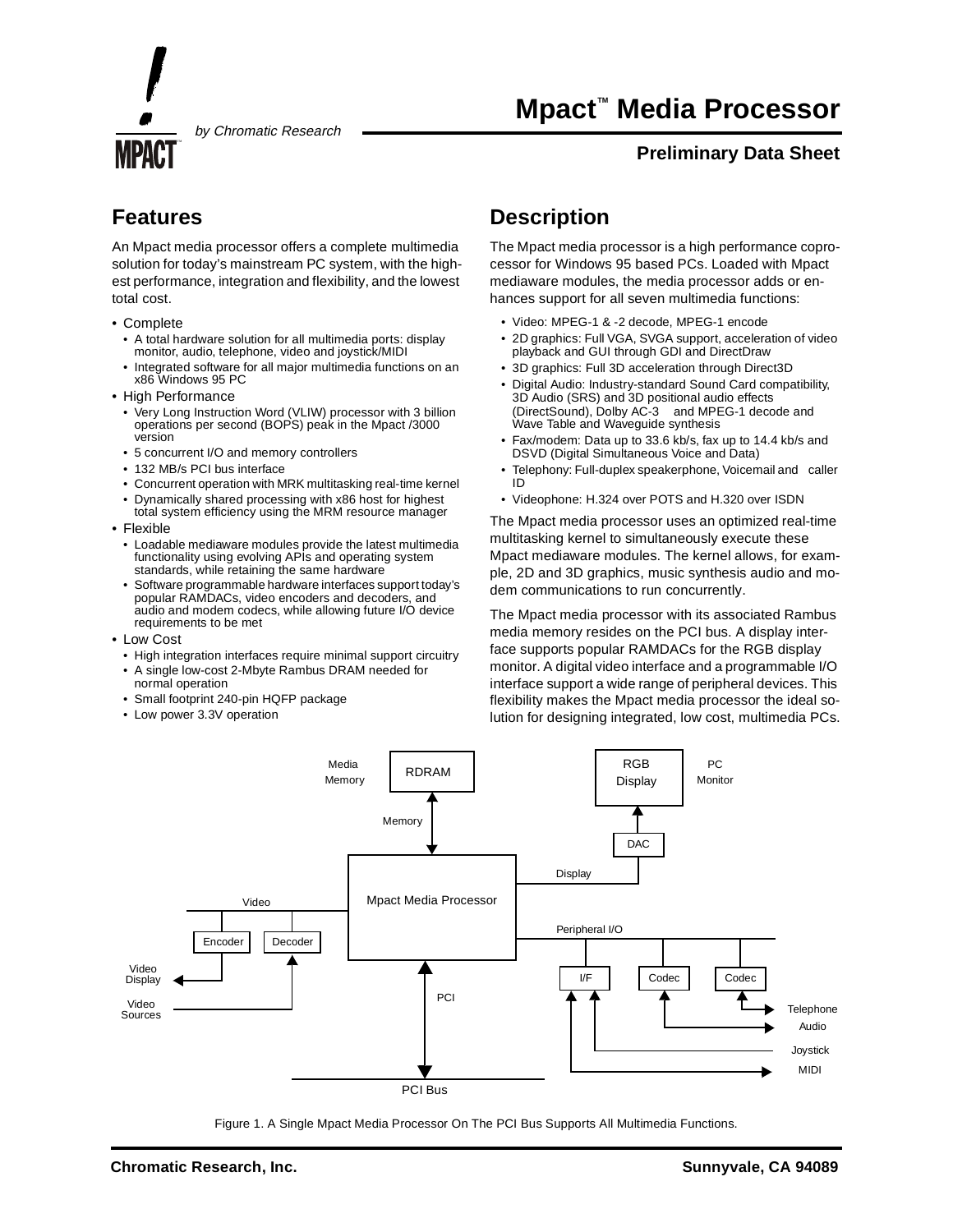# **GENERAL DESCRIPTION**

## **Multimedia On The PC**

The functionality and performance of the x86 PC has steadily increased to meet the demands of multimedia. This has been through higher host x86 performance and a variety of peripheral processors and accelerator boards designed for specific media related functions. Commercial success has brought some generally accepted standard functions, hardware interfaces and, importantly with Windows 95, the DirectX family of uniform Application Programming Interfaces (APIs).

The high functional density and speed of submicron integrated circuit technology now allows all of the special multimedia processing to be combined in one programmable processor. Also, Rambus technology now provides low-cost, but high bandwidth dynamic memories to support graphics and video buffer needs. Chromatic Research and its partners have utilized these three trends: a more uniform hardware and software operating environment; large, fast, low-cost memories; and high density VLSI circuits to form a total multimedia solution for the Windows 95 PC. The result is the Mpact media processor with associated Mpact mediaware modules of software.

## **The Mpact Media Processor**

The Mpact media processor is on the host PCI bus for tightly coupled sharing of the multimedia tasks being executed. The arithmetic and display buffer intensive portions of the tasks are done in a very long instruction word (VLIW) central processing unit (CPU) that operates out of a shared eight port SRAM. The Mpact /3000 CPU has five execution units operating in parallel from a single 72-bit instruction word at a peak 3000 million operations per second rate.

Five controllers share the SRAM with the CPU to concurrently support the wide variety of multimedia peripherals shown in Figure 2. These peripherals, the media buffer memory and the PCI bus connect through five distinct interfaces whose signals are summarized in Table 1.

### **Interfaces**

### **Display**

For high resolution 24-bit RGB color RAMDACs and PC monitors.

### **Video**

For YUV digital video from analog or digital sources and to analog or digital displays.

### **Peripheral I/O**

For serial and parallel digital audio and telephony codecs, digital interfaces to joysticks and MIDI, and the BIOS and Plug and Play ROMs. Microprogrammable for flexibility.

### **Memory**

For 9-bit-wide modules of 500 MB/s Rambus media memory. Normal configuration uses one 2-MB RDRAM.

### **PCI Bus**

A 132 MB/s burst connection to the x86 host system.



Figure 2. A CPU And Five I/O Controllers Operating Out Of A Multiport SRAM Concurrently Service All Elements Of A Multimedia PC.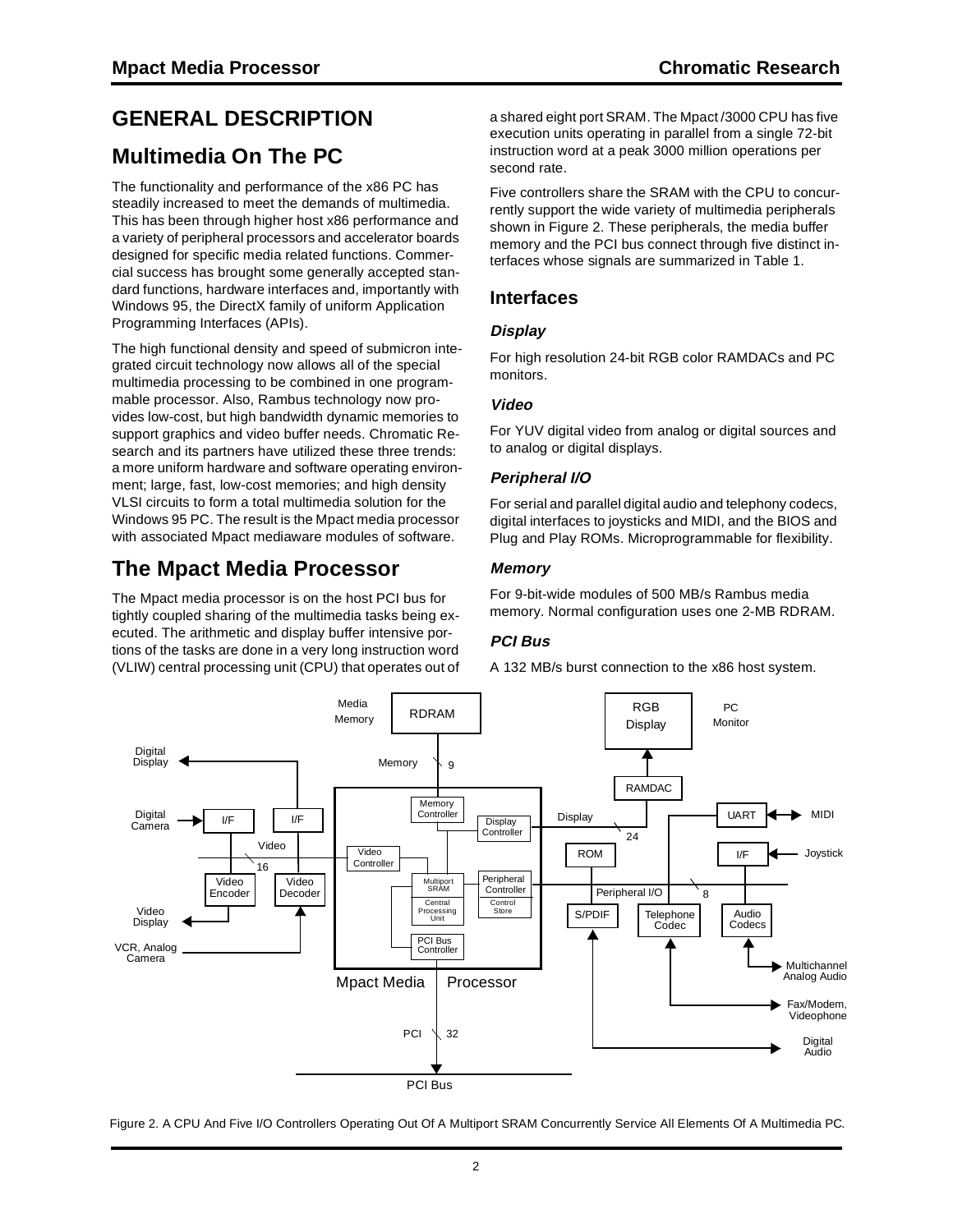### Table 1. Interface Signal Summary

| <b>Display Interface</b><br>30<br>DDATA[23:0]<br>24<br>O<br>Display Data, RGB<br>DVS, DCS, DHS<br>3<br>O<br>Display Vertical, Composite and Horizontal Synchronization<br><b>DBLNK</b><br>O<br><b>Display Blanking</b><br>1<br>DCLKI, DCLKO<br>$\overline{2}$<br>I, O<br>Display Clock Input and Output<br>22<br><b>Video Interface</b><br><b>VDATA</b> [15:0]<br>16<br>I/O<br>Video Data, YUV<br>VVS, VHS, VODD<br>3<br>$\mathbf{I}$<br>Video Vertical and Horizontal Synchronization and field indicator<br><b>VCREF, VHREF</b><br>$\overline{2}$<br>I/O<br>Video pixel Clock Reference and Horizontal Reference<br><b>VCLK</b><br>$\mathbf{1}$<br>$\mathsf{I}$<br>Video Clock<br>Peripheral I/O Interface - Parallel<br>19<br><b>PDATA[7:0]</b><br>8<br>I/O<br>Peripheral Parallel Data<br>$\overline{2}$<br>PPIEN, PPOEN<br>O<br>Peripheral Parallel data Input and Output Enables<br>PJYEN, PAXEN<br>2<br>O<br>Peripheral Parallel Joystick and Auxiliary control input Enables<br>PREQH, PREQL<br>$\mathbf{2}$<br>O<br>Peripheral Parallel Request input Enables, High and Low bytes<br>PPDCK, PPACK, PCSCK, PCOCK,<br>5<br>O<br>Peripheral Parallel Data, Parallel Address, Chip Select, Control and<br><b>PJYCK</b><br>Joystick register Clocks<br>Peripheral I/O Interface - Serial<br>16<br>PSDI[3:0], PSDO[3:0]<br>8<br>I, O<br>Peripheral Serial Data Inputs and Outputs, channels 0-3<br>PSSYN[3:0]<br>4<br>Peripheral Serial Synchronization inputs, channels 0-3<br>ı<br>4<br><b>PSCLK[3:0]</b><br>Peripheral Serial Clock inputs, channels 0-3<br>J.<br>5<br>Peripheral I/O Interface - Special<br>$\overline{\mathbf{c}}$<br>PMSD, PMSC<br>I/O<br>Peripheral Mpact Serial bus Data and Clock<br>PB0, PB1<br>$\overline{2}$<br>O<br>Peripheral Programmed output Bits 0 and 1<br><b>PROM</b><br>I/O<br>1<br>Peripheral system identification ROM, serial input/output<br><b>Memory Interface - Rambus</b><br>15<br>I/O<br>Memory Data<br>MDATA[8:0]<br>9<br>$\overline{2}$<br>MCTRL, MEN<br>$I/O$ , $O$<br><b>Memory Control and Enable</b><br>$\overline{c}$<br><b>MCCP, MVREF</b><br>Al<br>Memory Current Control Program and Voltage Reference (analog)<br>$\overline{c}$<br>MTXCK, MRXCK<br>$\mathsf{I}$<br>Memory Transmit and Receive Clocks. The processor clock.<br><b>PCI Bus Interface</b><br>48<br>AD[31:0]<br>32<br>I/O<br>PCI bus Address and Data<br>C/BE[3:0]<br>4<br>I/O<br>PCI bus Command or Byte Enable<br>PAR<br>PCI bus Parity<br>I/O<br>1<br><b>DEVSEL</b><br>1<br>I/O<br><b>PCI bus Device Select</b><br><b>IDSEL</b><br>$\mathbf{1}$<br>PCI bus Initialization Device Select<br>$\mathbf{I}$<br>REQ, GNT<br>$\overline{2}$<br>O, I<br>PCI bus master Request and Grant<br><b>INTA</b><br>$\mathbf{1}$<br>O<br>PCI bus Interrupt A request<br><b>FRAME</b><br>PCI bus Frame transaction<br>I/O<br>1<br><b>IRDY, TRDY</b><br>$\overline{2}$<br>I/O<br>PCI bus Initiator and Target Readies<br><b>STOP</b><br>1<br>I/O<br>PCI bus Stop transaction<br><b>CLK</b><br>$\mathbf{1}$<br>PCI bus Clock<br>$\mathbf{I}$<br>RST<br>$\mathbf{1}$<br>PCI bus Reset<br>$\mathbf{I}$<br>3<br><b>System Interface</b><br>82<br>Power<br>41<br>P<br>+5 Volt power supply and +3.3 Volt power supply in six groupings<br>$V_{DD}$<br>41<br>P<br>Power supply ground in one core and five I/O groupings<br>$V_{GND}$<br><b>TOTAL</b><br>240 | <b>NAME</b> | <b>NUMBER</b> | <b>TYPE</b> | <b>DESCRIPTION</b> |
|-------------------------------------------------------------------------------------------------------------------------------------------------------------------------------------------------------------------------------------------------------------------------------------------------------------------------------------------------------------------------------------------------------------------------------------------------------------------------------------------------------------------------------------------------------------------------------------------------------------------------------------------------------------------------------------------------------------------------------------------------------------------------------------------------------------------------------------------------------------------------------------------------------------------------------------------------------------------------------------------------------------------------------------------------------------------------------------------------------------------------------------------------------------------------------------------------------------------------------------------------------------------------------------------------------------------------------------------------------------------------------------------------------------------------------------------------------------------------------------------------------------------------------------------------------------------------------------------------------------------------------------------------------------------------------------------------------------------------------------------------------------------------------------------------------------------------------------------------------------------------------------------------------------------------------------------------------------------------------------------------------------------------------------------------------------------------------------------------------------------------------------------------------------------------------------------------------------------------------------------------------------------------------------------------------------------------------------------------------------------------------------------------------------------------------------------------------------------------------------------------------------------------------------------------------------------------------------------------------------------------------------------------------------------------------------------------------------------------------------------------------------------------------------------------------------------------------------------------------------------------------------------------------------------------------------------------------------------------------------------------------------------------------------------------------------------------------------------------------------------------------------------------------------------------------------------------------------------------------------------------------------------------------------------------------------------------------------------------------------------|-------------|---------------|-------------|--------------------|
|                                                                                                                                                                                                                                                                                                                                                                                                                                                                                                                                                                                                                                                                                                                                                                                                                                                                                                                                                                                                                                                                                                                                                                                                                                                                                                                                                                                                                                                                                                                                                                                                                                                                                                                                                                                                                                                                                                                                                                                                                                                                                                                                                                                                                                                                                                                                                                                                                                                                                                                                                                                                                                                                                                                                                                                                                                                                                                                                                                                                                                                                                                                                                                                                                                                                                                                                                                   |             |               |             |                    |
|                                                                                                                                                                                                                                                                                                                                                                                                                                                                                                                                                                                                                                                                                                                                                                                                                                                                                                                                                                                                                                                                                                                                                                                                                                                                                                                                                                                                                                                                                                                                                                                                                                                                                                                                                                                                                                                                                                                                                                                                                                                                                                                                                                                                                                                                                                                                                                                                                                                                                                                                                                                                                                                                                                                                                                                                                                                                                                                                                                                                                                                                                                                                                                                                                                                                                                                                                                   |             |               |             |                    |
|                                                                                                                                                                                                                                                                                                                                                                                                                                                                                                                                                                                                                                                                                                                                                                                                                                                                                                                                                                                                                                                                                                                                                                                                                                                                                                                                                                                                                                                                                                                                                                                                                                                                                                                                                                                                                                                                                                                                                                                                                                                                                                                                                                                                                                                                                                                                                                                                                                                                                                                                                                                                                                                                                                                                                                                                                                                                                                                                                                                                                                                                                                                                                                                                                                                                                                                                                                   |             |               |             |                    |
|                                                                                                                                                                                                                                                                                                                                                                                                                                                                                                                                                                                                                                                                                                                                                                                                                                                                                                                                                                                                                                                                                                                                                                                                                                                                                                                                                                                                                                                                                                                                                                                                                                                                                                                                                                                                                                                                                                                                                                                                                                                                                                                                                                                                                                                                                                                                                                                                                                                                                                                                                                                                                                                                                                                                                                                                                                                                                                                                                                                                                                                                                                                                                                                                                                                                                                                                                                   |             |               |             |                    |
|                                                                                                                                                                                                                                                                                                                                                                                                                                                                                                                                                                                                                                                                                                                                                                                                                                                                                                                                                                                                                                                                                                                                                                                                                                                                                                                                                                                                                                                                                                                                                                                                                                                                                                                                                                                                                                                                                                                                                                                                                                                                                                                                                                                                                                                                                                                                                                                                                                                                                                                                                                                                                                                                                                                                                                                                                                                                                                                                                                                                                                                                                                                                                                                                                                                                                                                                                                   |             |               |             |                    |
|                                                                                                                                                                                                                                                                                                                                                                                                                                                                                                                                                                                                                                                                                                                                                                                                                                                                                                                                                                                                                                                                                                                                                                                                                                                                                                                                                                                                                                                                                                                                                                                                                                                                                                                                                                                                                                                                                                                                                                                                                                                                                                                                                                                                                                                                                                                                                                                                                                                                                                                                                                                                                                                                                                                                                                                                                                                                                                                                                                                                                                                                                                                                                                                                                                                                                                                                                                   |             |               |             |                    |
|                                                                                                                                                                                                                                                                                                                                                                                                                                                                                                                                                                                                                                                                                                                                                                                                                                                                                                                                                                                                                                                                                                                                                                                                                                                                                                                                                                                                                                                                                                                                                                                                                                                                                                                                                                                                                                                                                                                                                                                                                                                                                                                                                                                                                                                                                                                                                                                                                                                                                                                                                                                                                                                                                                                                                                                                                                                                                                                                                                                                                                                                                                                                                                                                                                                                                                                                                                   |             |               |             |                    |
|                                                                                                                                                                                                                                                                                                                                                                                                                                                                                                                                                                                                                                                                                                                                                                                                                                                                                                                                                                                                                                                                                                                                                                                                                                                                                                                                                                                                                                                                                                                                                                                                                                                                                                                                                                                                                                                                                                                                                                                                                                                                                                                                                                                                                                                                                                                                                                                                                                                                                                                                                                                                                                                                                                                                                                                                                                                                                                                                                                                                                                                                                                                                                                                                                                                                                                                                                                   |             |               |             |                    |
|                                                                                                                                                                                                                                                                                                                                                                                                                                                                                                                                                                                                                                                                                                                                                                                                                                                                                                                                                                                                                                                                                                                                                                                                                                                                                                                                                                                                                                                                                                                                                                                                                                                                                                                                                                                                                                                                                                                                                                                                                                                                                                                                                                                                                                                                                                                                                                                                                                                                                                                                                                                                                                                                                                                                                                                                                                                                                                                                                                                                                                                                                                                                                                                                                                                                                                                                                                   |             |               |             |                    |
|                                                                                                                                                                                                                                                                                                                                                                                                                                                                                                                                                                                                                                                                                                                                                                                                                                                                                                                                                                                                                                                                                                                                                                                                                                                                                                                                                                                                                                                                                                                                                                                                                                                                                                                                                                                                                                                                                                                                                                                                                                                                                                                                                                                                                                                                                                                                                                                                                                                                                                                                                                                                                                                                                                                                                                                                                                                                                                                                                                                                                                                                                                                                                                                                                                                                                                                                                                   |             |               |             |                    |
|                                                                                                                                                                                                                                                                                                                                                                                                                                                                                                                                                                                                                                                                                                                                                                                                                                                                                                                                                                                                                                                                                                                                                                                                                                                                                                                                                                                                                                                                                                                                                                                                                                                                                                                                                                                                                                                                                                                                                                                                                                                                                                                                                                                                                                                                                                                                                                                                                                                                                                                                                                                                                                                                                                                                                                                                                                                                                                                                                                                                                                                                                                                                                                                                                                                                                                                                                                   |             |               |             |                    |
|                                                                                                                                                                                                                                                                                                                                                                                                                                                                                                                                                                                                                                                                                                                                                                                                                                                                                                                                                                                                                                                                                                                                                                                                                                                                                                                                                                                                                                                                                                                                                                                                                                                                                                                                                                                                                                                                                                                                                                                                                                                                                                                                                                                                                                                                                                                                                                                                                                                                                                                                                                                                                                                                                                                                                                                                                                                                                                                                                                                                                                                                                                                                                                                                                                                                                                                                                                   |             |               |             |                    |
|                                                                                                                                                                                                                                                                                                                                                                                                                                                                                                                                                                                                                                                                                                                                                                                                                                                                                                                                                                                                                                                                                                                                                                                                                                                                                                                                                                                                                                                                                                                                                                                                                                                                                                                                                                                                                                                                                                                                                                                                                                                                                                                                                                                                                                                                                                                                                                                                                                                                                                                                                                                                                                                                                                                                                                                                                                                                                                                                                                                                                                                                                                                                                                                                                                                                                                                                                                   |             |               |             |                    |
|                                                                                                                                                                                                                                                                                                                                                                                                                                                                                                                                                                                                                                                                                                                                                                                                                                                                                                                                                                                                                                                                                                                                                                                                                                                                                                                                                                                                                                                                                                                                                                                                                                                                                                                                                                                                                                                                                                                                                                                                                                                                                                                                                                                                                                                                                                                                                                                                                                                                                                                                                                                                                                                                                                                                                                                                                                                                                                                                                                                                                                                                                                                                                                                                                                                                                                                                                                   |             |               |             |                    |
|                                                                                                                                                                                                                                                                                                                                                                                                                                                                                                                                                                                                                                                                                                                                                                                                                                                                                                                                                                                                                                                                                                                                                                                                                                                                                                                                                                                                                                                                                                                                                                                                                                                                                                                                                                                                                                                                                                                                                                                                                                                                                                                                                                                                                                                                                                                                                                                                                                                                                                                                                                                                                                                                                                                                                                                                                                                                                                                                                                                                                                                                                                                                                                                                                                                                                                                                                                   |             |               |             |                    |
|                                                                                                                                                                                                                                                                                                                                                                                                                                                                                                                                                                                                                                                                                                                                                                                                                                                                                                                                                                                                                                                                                                                                                                                                                                                                                                                                                                                                                                                                                                                                                                                                                                                                                                                                                                                                                                                                                                                                                                                                                                                                                                                                                                                                                                                                                                                                                                                                                                                                                                                                                                                                                                                                                                                                                                                                                                                                                                                                                                                                                                                                                                                                                                                                                                                                                                                                                                   |             |               |             |                    |
|                                                                                                                                                                                                                                                                                                                                                                                                                                                                                                                                                                                                                                                                                                                                                                                                                                                                                                                                                                                                                                                                                                                                                                                                                                                                                                                                                                                                                                                                                                                                                                                                                                                                                                                                                                                                                                                                                                                                                                                                                                                                                                                                                                                                                                                                                                                                                                                                                                                                                                                                                                                                                                                                                                                                                                                                                                                                                                                                                                                                                                                                                                                                                                                                                                                                                                                                                                   |             |               |             |                    |
|                                                                                                                                                                                                                                                                                                                                                                                                                                                                                                                                                                                                                                                                                                                                                                                                                                                                                                                                                                                                                                                                                                                                                                                                                                                                                                                                                                                                                                                                                                                                                                                                                                                                                                                                                                                                                                                                                                                                                                                                                                                                                                                                                                                                                                                                                                                                                                                                                                                                                                                                                                                                                                                                                                                                                                                                                                                                                                                                                                                                                                                                                                                                                                                                                                                                                                                                                                   |             |               |             |                    |
|                                                                                                                                                                                                                                                                                                                                                                                                                                                                                                                                                                                                                                                                                                                                                                                                                                                                                                                                                                                                                                                                                                                                                                                                                                                                                                                                                                                                                                                                                                                                                                                                                                                                                                                                                                                                                                                                                                                                                                                                                                                                                                                                                                                                                                                                                                                                                                                                                                                                                                                                                                                                                                                                                                                                                                                                                                                                                                                                                                                                                                                                                                                                                                                                                                                                                                                                                                   |             |               |             |                    |
|                                                                                                                                                                                                                                                                                                                                                                                                                                                                                                                                                                                                                                                                                                                                                                                                                                                                                                                                                                                                                                                                                                                                                                                                                                                                                                                                                                                                                                                                                                                                                                                                                                                                                                                                                                                                                                                                                                                                                                                                                                                                                                                                                                                                                                                                                                                                                                                                                                                                                                                                                                                                                                                                                                                                                                                                                                                                                                                                                                                                                                                                                                                                                                                                                                                                                                                                                                   |             |               |             |                    |
|                                                                                                                                                                                                                                                                                                                                                                                                                                                                                                                                                                                                                                                                                                                                                                                                                                                                                                                                                                                                                                                                                                                                                                                                                                                                                                                                                                                                                                                                                                                                                                                                                                                                                                                                                                                                                                                                                                                                                                                                                                                                                                                                                                                                                                                                                                                                                                                                                                                                                                                                                                                                                                                                                                                                                                                                                                                                                                                                                                                                                                                                                                                                                                                                                                                                                                                                                                   |             |               |             |                    |
|                                                                                                                                                                                                                                                                                                                                                                                                                                                                                                                                                                                                                                                                                                                                                                                                                                                                                                                                                                                                                                                                                                                                                                                                                                                                                                                                                                                                                                                                                                                                                                                                                                                                                                                                                                                                                                                                                                                                                                                                                                                                                                                                                                                                                                                                                                                                                                                                                                                                                                                                                                                                                                                                                                                                                                                                                                                                                                                                                                                                                                                                                                                                                                                                                                                                                                                                                                   |             |               |             |                    |
|                                                                                                                                                                                                                                                                                                                                                                                                                                                                                                                                                                                                                                                                                                                                                                                                                                                                                                                                                                                                                                                                                                                                                                                                                                                                                                                                                                                                                                                                                                                                                                                                                                                                                                                                                                                                                                                                                                                                                                                                                                                                                                                                                                                                                                                                                                                                                                                                                                                                                                                                                                                                                                                                                                                                                                                                                                                                                                                                                                                                                                                                                                                                                                                                                                                                                                                                                                   |             |               |             |                    |
|                                                                                                                                                                                                                                                                                                                                                                                                                                                                                                                                                                                                                                                                                                                                                                                                                                                                                                                                                                                                                                                                                                                                                                                                                                                                                                                                                                                                                                                                                                                                                                                                                                                                                                                                                                                                                                                                                                                                                                                                                                                                                                                                                                                                                                                                                                                                                                                                                                                                                                                                                                                                                                                                                                                                                                                                                                                                                                                                                                                                                                                                                                                                                                                                                                                                                                                                                                   |             |               |             |                    |
|                                                                                                                                                                                                                                                                                                                                                                                                                                                                                                                                                                                                                                                                                                                                                                                                                                                                                                                                                                                                                                                                                                                                                                                                                                                                                                                                                                                                                                                                                                                                                                                                                                                                                                                                                                                                                                                                                                                                                                                                                                                                                                                                                                                                                                                                                                                                                                                                                                                                                                                                                                                                                                                                                                                                                                                                                                                                                                                                                                                                                                                                                                                                                                                                                                                                                                                                                                   |             |               |             |                    |
|                                                                                                                                                                                                                                                                                                                                                                                                                                                                                                                                                                                                                                                                                                                                                                                                                                                                                                                                                                                                                                                                                                                                                                                                                                                                                                                                                                                                                                                                                                                                                                                                                                                                                                                                                                                                                                                                                                                                                                                                                                                                                                                                                                                                                                                                                                                                                                                                                                                                                                                                                                                                                                                                                                                                                                                                                                                                                                                                                                                                                                                                                                                                                                                                                                                                                                                                                                   |             |               |             |                    |
|                                                                                                                                                                                                                                                                                                                                                                                                                                                                                                                                                                                                                                                                                                                                                                                                                                                                                                                                                                                                                                                                                                                                                                                                                                                                                                                                                                                                                                                                                                                                                                                                                                                                                                                                                                                                                                                                                                                                                                                                                                                                                                                                                                                                                                                                                                                                                                                                                                                                                                                                                                                                                                                                                                                                                                                                                                                                                                                                                                                                                                                                                                                                                                                                                                                                                                                                                                   |             |               |             |                    |
|                                                                                                                                                                                                                                                                                                                                                                                                                                                                                                                                                                                                                                                                                                                                                                                                                                                                                                                                                                                                                                                                                                                                                                                                                                                                                                                                                                                                                                                                                                                                                                                                                                                                                                                                                                                                                                                                                                                                                                                                                                                                                                                                                                                                                                                                                                                                                                                                                                                                                                                                                                                                                                                                                                                                                                                                                                                                                                                                                                                                                                                                                                                                                                                                                                                                                                                                                                   |             |               |             |                    |
|                                                                                                                                                                                                                                                                                                                                                                                                                                                                                                                                                                                                                                                                                                                                                                                                                                                                                                                                                                                                                                                                                                                                                                                                                                                                                                                                                                                                                                                                                                                                                                                                                                                                                                                                                                                                                                                                                                                                                                                                                                                                                                                                                                                                                                                                                                                                                                                                                                                                                                                                                                                                                                                                                                                                                                                                                                                                                                                                                                                                                                                                                                                                                                                                                                                                                                                                                                   |             |               |             |                    |
|                                                                                                                                                                                                                                                                                                                                                                                                                                                                                                                                                                                                                                                                                                                                                                                                                                                                                                                                                                                                                                                                                                                                                                                                                                                                                                                                                                                                                                                                                                                                                                                                                                                                                                                                                                                                                                                                                                                                                                                                                                                                                                                                                                                                                                                                                                                                                                                                                                                                                                                                                                                                                                                                                                                                                                                                                                                                                                                                                                                                                                                                                                                                                                                                                                                                                                                                                                   |             |               |             |                    |
|                                                                                                                                                                                                                                                                                                                                                                                                                                                                                                                                                                                                                                                                                                                                                                                                                                                                                                                                                                                                                                                                                                                                                                                                                                                                                                                                                                                                                                                                                                                                                                                                                                                                                                                                                                                                                                                                                                                                                                                                                                                                                                                                                                                                                                                                                                                                                                                                                                                                                                                                                                                                                                                                                                                                                                                                                                                                                                                                                                                                                                                                                                                                                                                                                                                                                                                                                                   |             |               |             |                    |
|                                                                                                                                                                                                                                                                                                                                                                                                                                                                                                                                                                                                                                                                                                                                                                                                                                                                                                                                                                                                                                                                                                                                                                                                                                                                                                                                                                                                                                                                                                                                                                                                                                                                                                                                                                                                                                                                                                                                                                                                                                                                                                                                                                                                                                                                                                                                                                                                                                                                                                                                                                                                                                                                                                                                                                                                                                                                                                                                                                                                                                                                                                                                                                                                                                                                                                                                                                   |             |               |             |                    |
|                                                                                                                                                                                                                                                                                                                                                                                                                                                                                                                                                                                                                                                                                                                                                                                                                                                                                                                                                                                                                                                                                                                                                                                                                                                                                                                                                                                                                                                                                                                                                                                                                                                                                                                                                                                                                                                                                                                                                                                                                                                                                                                                                                                                                                                                                                                                                                                                                                                                                                                                                                                                                                                                                                                                                                                                                                                                                                                                                                                                                                                                                                                                                                                                                                                                                                                                                                   |             |               |             |                    |
|                                                                                                                                                                                                                                                                                                                                                                                                                                                                                                                                                                                                                                                                                                                                                                                                                                                                                                                                                                                                                                                                                                                                                                                                                                                                                                                                                                                                                                                                                                                                                                                                                                                                                                                                                                                                                                                                                                                                                                                                                                                                                                                                                                                                                                                                                                                                                                                                                                                                                                                                                                                                                                                                                                                                                                                                                                                                                                                                                                                                                                                                                                                                                                                                                                                                                                                                                                   |             |               |             |                    |
|                                                                                                                                                                                                                                                                                                                                                                                                                                                                                                                                                                                                                                                                                                                                                                                                                                                                                                                                                                                                                                                                                                                                                                                                                                                                                                                                                                                                                                                                                                                                                                                                                                                                                                                                                                                                                                                                                                                                                                                                                                                                                                                                                                                                                                                                                                                                                                                                                                                                                                                                                                                                                                                                                                                                                                                                                                                                                                                                                                                                                                                                                                                                                                                                                                                                                                                                                                   |             |               |             |                    |
|                                                                                                                                                                                                                                                                                                                                                                                                                                                                                                                                                                                                                                                                                                                                                                                                                                                                                                                                                                                                                                                                                                                                                                                                                                                                                                                                                                                                                                                                                                                                                                                                                                                                                                                                                                                                                                                                                                                                                                                                                                                                                                                                                                                                                                                                                                                                                                                                                                                                                                                                                                                                                                                                                                                                                                                                                                                                                                                                                                                                                                                                                                                                                                                                                                                                                                                                                                   |             |               |             |                    |
|                                                                                                                                                                                                                                                                                                                                                                                                                                                                                                                                                                                                                                                                                                                                                                                                                                                                                                                                                                                                                                                                                                                                                                                                                                                                                                                                                                                                                                                                                                                                                                                                                                                                                                                                                                                                                                                                                                                                                                                                                                                                                                                                                                                                                                                                                                                                                                                                                                                                                                                                                                                                                                                                                                                                                                                                                                                                                                                                                                                                                                                                                                                                                                                                                                                                                                                                                                   |             |               |             |                    |
|                                                                                                                                                                                                                                                                                                                                                                                                                                                                                                                                                                                                                                                                                                                                                                                                                                                                                                                                                                                                                                                                                                                                                                                                                                                                                                                                                                                                                                                                                                                                                                                                                                                                                                                                                                                                                                                                                                                                                                                                                                                                                                                                                                                                                                                                                                                                                                                                                                                                                                                                                                                                                                                                                                                                                                                                                                                                                                                                                                                                                                                                                                                                                                                                                                                                                                                                                                   |             |               |             |                    |
|                                                                                                                                                                                                                                                                                                                                                                                                                                                                                                                                                                                                                                                                                                                                                                                                                                                                                                                                                                                                                                                                                                                                                                                                                                                                                                                                                                                                                                                                                                                                                                                                                                                                                                                                                                                                                                                                                                                                                                                                                                                                                                                                                                                                                                                                                                                                                                                                                                                                                                                                                                                                                                                                                                                                                                                                                                                                                                                                                                                                                                                                                                                                                                                                                                                                                                                                                                   |             |               |             |                    |
|                                                                                                                                                                                                                                                                                                                                                                                                                                                                                                                                                                                                                                                                                                                                                                                                                                                                                                                                                                                                                                                                                                                                                                                                                                                                                                                                                                                                                                                                                                                                                                                                                                                                                                                                                                                                                                                                                                                                                                                                                                                                                                                                                                                                                                                                                                                                                                                                                                                                                                                                                                                                                                                                                                                                                                                                                                                                                                                                                                                                                                                                                                                                                                                                                                                                                                                                                                   |             |               |             |                    |
|                                                                                                                                                                                                                                                                                                                                                                                                                                                                                                                                                                                                                                                                                                                                                                                                                                                                                                                                                                                                                                                                                                                                                                                                                                                                                                                                                                                                                                                                                                                                                                                                                                                                                                                                                                                                                                                                                                                                                                                                                                                                                                                                                                                                                                                                                                                                                                                                                                                                                                                                                                                                                                                                                                                                                                                                                                                                                                                                                                                                                                                                                                                                                                                                                                                                                                                                                                   |             |               |             |                    |
|                                                                                                                                                                                                                                                                                                                                                                                                                                                                                                                                                                                                                                                                                                                                                                                                                                                                                                                                                                                                                                                                                                                                                                                                                                                                                                                                                                                                                                                                                                                                                                                                                                                                                                                                                                                                                                                                                                                                                                                                                                                                                                                                                                                                                                                                                                                                                                                                                                                                                                                                                                                                                                                                                                                                                                                                                                                                                                                                                                                                                                                                                                                                                                                                                                                                                                                                                                   |             |               |             |                    |
|                                                                                                                                                                                                                                                                                                                                                                                                                                                                                                                                                                                                                                                                                                                                                                                                                                                                                                                                                                                                                                                                                                                                                                                                                                                                                                                                                                                                                                                                                                                                                                                                                                                                                                                                                                                                                                                                                                                                                                                                                                                                                                                                                                                                                                                                                                                                                                                                                                                                                                                                                                                                                                                                                                                                                                                                                                                                                                                                                                                                                                                                                                                                                                                                                                                                                                                                                                   |             |               |             |                    |
|                                                                                                                                                                                                                                                                                                                                                                                                                                                                                                                                                                                                                                                                                                                                                                                                                                                                                                                                                                                                                                                                                                                                                                                                                                                                                                                                                                                                                                                                                                                                                                                                                                                                                                                                                                                                                                                                                                                                                                                                                                                                                                                                                                                                                                                                                                                                                                                                                                                                                                                                                                                                                                                                                                                                                                                                                                                                                                                                                                                                                                                                                                                                                                                                                                                                                                                                                                   |             |               |             |                    |
|                                                                                                                                                                                                                                                                                                                                                                                                                                                                                                                                                                                                                                                                                                                                                                                                                                                                                                                                                                                                                                                                                                                                                                                                                                                                                                                                                                                                                                                                                                                                                                                                                                                                                                                                                                                                                                                                                                                                                                                                                                                                                                                                                                                                                                                                                                                                                                                                                                                                                                                                                                                                                                                                                                                                                                                                                                                                                                                                                                                                                                                                                                                                                                                                                                                                                                                                                                   |             |               |             |                    |
|                                                                                                                                                                                                                                                                                                                                                                                                                                                                                                                                                                                                                                                                                                                                                                                                                                                                                                                                                                                                                                                                                                                                                                                                                                                                                                                                                                                                                                                                                                                                                                                                                                                                                                                                                                                                                                                                                                                                                                                                                                                                                                                                                                                                                                                                                                                                                                                                                                                                                                                                                                                                                                                                                                                                                                                                                                                                                                                                                                                                                                                                                                                                                                                                                                                                                                                                                                   |             |               |             |                    |
|                                                                                                                                                                                                                                                                                                                                                                                                                                                                                                                                                                                                                                                                                                                                                                                                                                                                                                                                                                                                                                                                                                                                                                                                                                                                                                                                                                                                                                                                                                                                                                                                                                                                                                                                                                                                                                                                                                                                                                                                                                                                                                                                                                                                                                                                                                                                                                                                                                                                                                                                                                                                                                                                                                                                                                                                                                                                                                                                                                                                                                                                                                                                                                                                                                                                                                                                                                   |             |               |             |                    |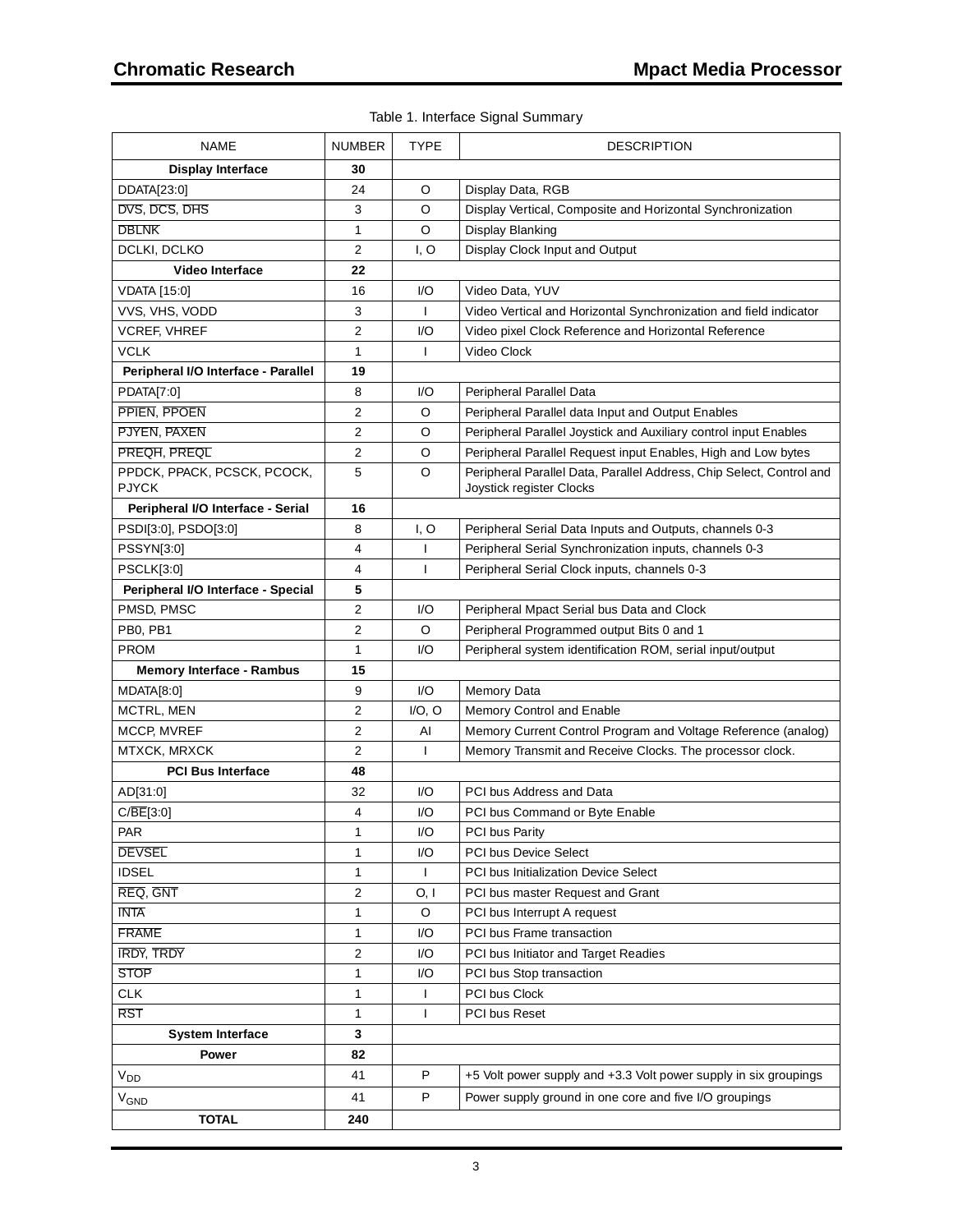## **Mpact Mediaware**

Mpact mediaware by Chromatic Research is the software that enables access to the high-performance Mpact media processor on an x86 system. Through support for the latest DirectX APIs, in addition to alternative and earlier component APIs and legacy hardware views, the mediaware provides Mpact's power to DOS and Windows applications running on Windows 95. The system software component parts are shown schematically in a highly simplified form in Figure 4.

### **System Operation**

Applications, when running, invoke various functions through their API or hardware view. These become single or multiple individual tasks related to the I/O port that is involved: video tasks use the Video port, 2D and 3D graphics use the Display port, digital audio tasks use the Audio port, fax/modem, telephony and videoconferencing use the Telephone port and the joystick, MIDI and ancillary functions use the General Port. These five classes of port are an important logical distinction. A port may use more than one electrical interface and is I/O device specific for the system.

### **Mpact Resource Manager - MRM**

Operational tasks are executed on the x86 host, the media processor or both (as shown in Figure 4) as determined by the MRM resource manager operating on the host. MRM performs dynamic real-time task linking and loading based on the resources available as well as providing a backoff or graceful degradation strategy when either is over subscribed.

### **Mpact Real-time Kernel - MRK**

The MRK dynamically schedules and dispatches tasks based on nearest deadlines. It is Mpact media processor resident and can be pre-emptive to meet the nearest deadline requirements.

### **Mpact Audio Processing Manager - MAPM**

Real-time audio related tasks are controlled by a sub-task processing manager to ensure that synchronous audio operations are maintained without interruption. The human ear is more sensitive to time lapses than the eye is to the lapse's visual effects.

### **Memory Resources**

Figure 3 shows the five memories managed by the Mpact Resource Manager. All media processor operations, including the MRK control, are from instructions resident in its multiported SRAM. Task instructions and corresponding SRAM data buffers are kept current from the media memory. The media memory also contains graphic and video display and audio buffers which are maintained directly by the processor and controllers.

The Peripheral I/O controller microcode executes out of its control store RAM. Normally all I/O routines can be resident, with only error handling needing to be downloaded from the media memory on a demand basis.

Boot initialization routines for the media processor and extended BIOS reside in the ROM on the Peripheral I/O interface. All other operational software is resident on the x86 host memory system and managed by the MRM. Mediaware modules are easily updated for new functionality using diskettes, CDROMs or by using on-line services.



Figure 3. Real-Time Multimedia Operation Utilizes Mpact Mediaware Modules Resident In Five Memories.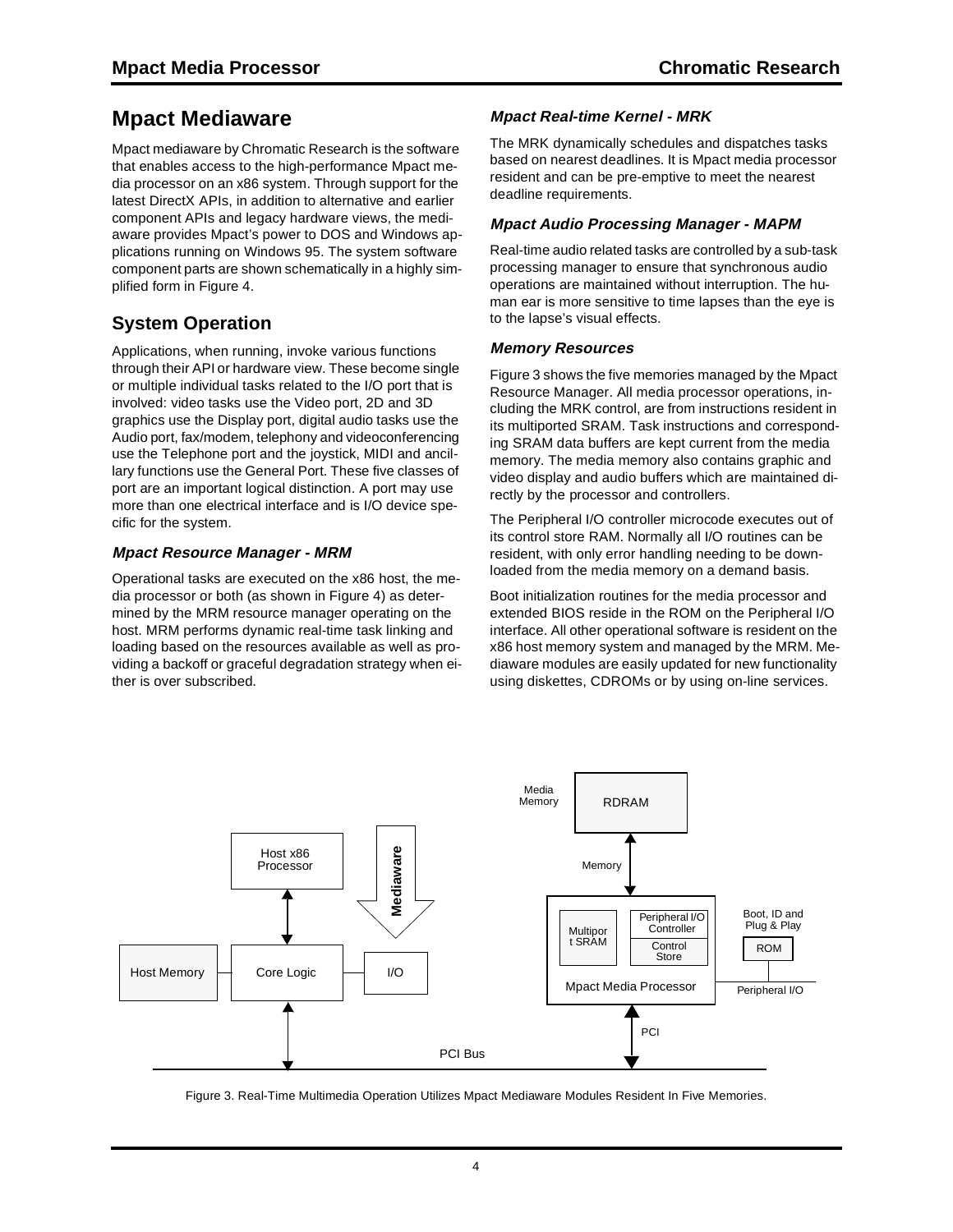### **Mpact Mediaware Modules**

A mediaware module can be thought of as a narrow vertical slice extending from the top to the bottom of Figure 4. Each mediaware module adds a multimedia function generally defined by its primary task. These functions are summarized in Table 4 with primary attributes for the eight functional groups. Of equal importance are the supported APIs at the top that invoke the functions and the devices at the bottom that are supported by an I/O port. Table 4 summarizes the supported APIs and Table 5 in

the Input/Output Interface section summarizes the supported devices. Table 4 shows by major API the functions that are enabled.

#### **Video Compression and Decompression**

The mediaware video modules support international standards for decompression, including MPEG-1 and MPEG-2 video, audio and system decoding through the DirectVideo, MCI and ActiveMovie APIs. The media processor's patented hardware motion estimation function



Figure 4. Distribution Of Operating Software Between The Mpact Media Processor And A Windows '95 PC Host.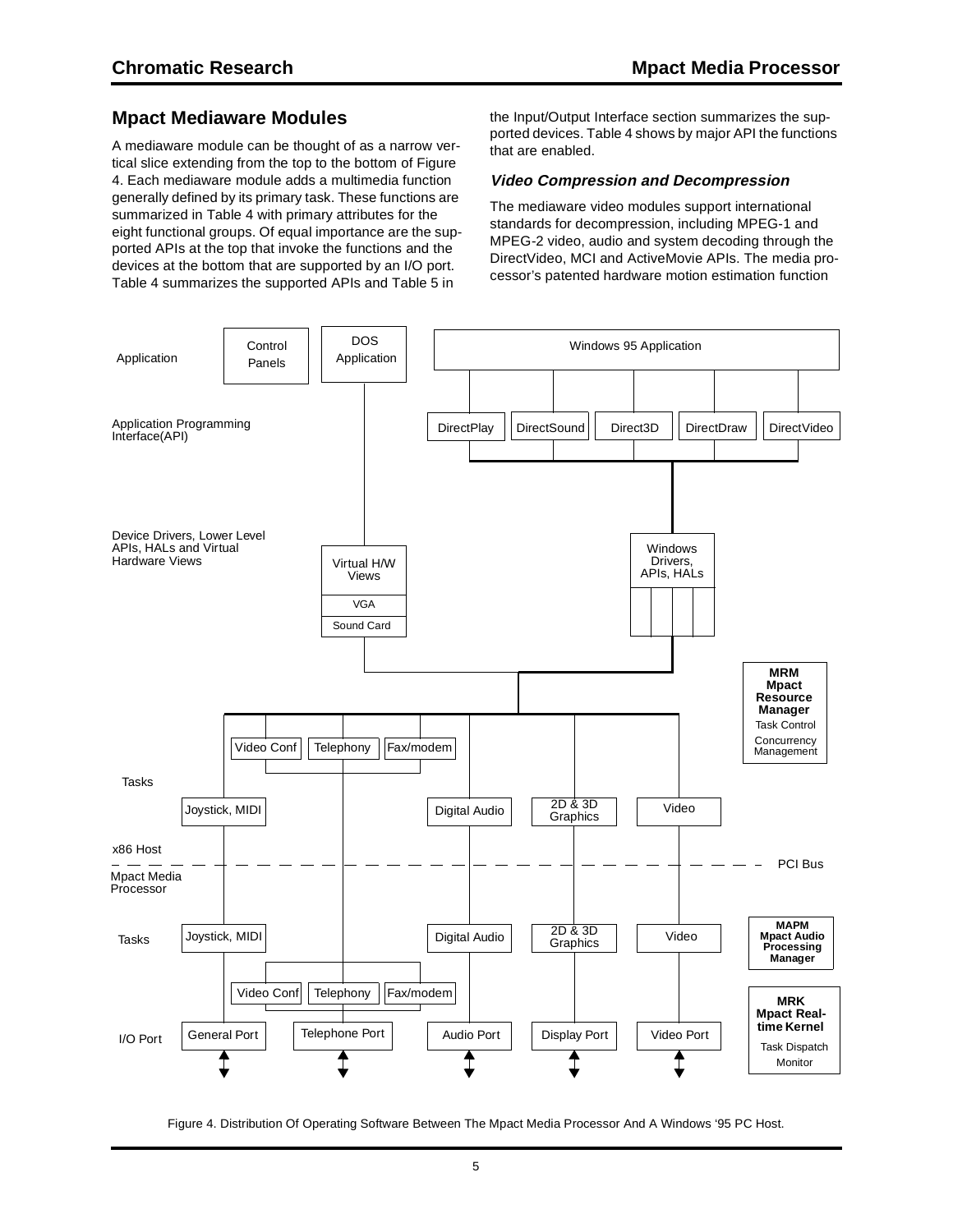enables high quality real-time MPEG-1 video, audio and system encoding as well as videoconferencing.

### **2D Graphics - VGA and GUI Acceleration**

The mediaware graphics module provides full VGA compatibility for legacy applications and full SVGA as defined in VESA BIOS extension 2.0. Internal buffers support 8-, 15-, 16-, 24- and 32-bits per pixel views. The special 18 bit Chro-color format provides color depth performance between the 16-bit and 24-bit true-color with greater memory efficiency.

GUI acceleration is optimized for Windows 95 performance with a hardware cursor through the GDI and DirectDraw APIs. Acceleration is provided for solid and pattern fill, font and polygon generation, line draw, scaling and clipping, and color space conversion.

### **3D Graphics Acceleration**

The mediaware 3D graphics module is optimized to fully accelerate 3D rendering for game play through the Direct3D API.

### **Digital Audio**

The mediaware digital audio modules can utilize full 36 bit processing at 48 kHz sampling rates, even for com-

Table 2. Mpact Mediaware API Summary By Function.

| <b>FUNCTION</b>                  | APIs                                                    |
|----------------------------------|---------------------------------------------------------|
| Video                            |                                                         |
| <b>MPEG Decode:</b>              | DirectVideo, MCI, ActiveMovie                           |
| <b>MPEG Encode:</b>              | ActiveMovie                                             |
| Graphics - 2D                    |                                                         |
| Graphics Card:                   | VGA, SVGA compatible                                    |
| <b>GUI Acceleration:</b>         | DirectDraw, GDI                                         |
| Graphics - 3D                    |                                                         |
| 3D Acceleration:                 | Direct3D, OpenGL, RealityLab                            |
| <b>Digital Audio</b>             |                                                         |
| Sound Card:                      | Industry Standard with FM                               |
| Output:                          | DirectSound, MCI                                        |
| Music:                           | MCI, MIDIout/in, WAVEout/in                             |
| Fffects:                         | DirectSound 3D Audio                                    |
| Fax/Modem                        |                                                         |
| Fax/Data modem                   | TAPI, TSPI, VCOMM, DirectPlay                           |
| Telephony                        |                                                         |
| Speakerphone,<br>DSVD, Voicemail | TAPI, TSPI, VCOMM, DirectPlay                           |
| Videoconferencing                |                                                         |
|                                  | ActiveMovie, Independent Soft-<br>ware Vendor's (ISV's) |
| General                          |                                                         |
| Joystick/MIDI                    | Industry Standard Sound Card                            |

pute-intensive functions like Dolby AC-3 and Waveguide physical modeling music synthesis. Automatic resampling is used so that all processing is at a uniform 48-kHz rate.

### **Fax/Modem**

The mediaware Fax/modem modules support the latest current data and Fax modem standards. For data modulation to 33,600 b/s there is V.34bis, V.32bis, V.22bis, V.21, Bell 212A and Bell 103. For Fax modulation to 14,400 b/s there is V.17, V.29, V.27ter, and V.21.

### **Telephony**

The mediaware telephony modules combine the AT+V command set with various functions like echo-cancelling, DTMF, ADPCM coding and DSVD processing to permit a full range of telephony operations like speakerphone, voicemail, answering machine and voice response.

### **Videoconferencing**

The mediaware videoconferencing modules support international standards over ISDN and standard telephone lines to interface with various ISV's videophone applications.

### **General**

For games and entertainment, the industry standard sound board interfaces to a joystick with buttons and MIDI, the Musical Instrument Digital Interface, are supported in mediaware modules.

| <b>FUNCTIONS</b>                               |  |  |
|------------------------------------------------|--|--|
|                                                |  |  |
| All                                            |  |  |
| All VESA Extension 2.0                         |  |  |
| All                                            |  |  |
|                                                |  |  |
|                                                |  |  |
|                                                |  |  |
| MPEG encode and decode, vid-<br>eoconferencing |  |  |
|                                                |  |  |
|                                                |  |  |
|                                                |  |  |
|                                                |  |  |
|                                                |  |  |
|                                                |  |  |
|                                                |  |  |
|                                                |  |  |

#### Table 3. Mpact Mediaware API Support Summary.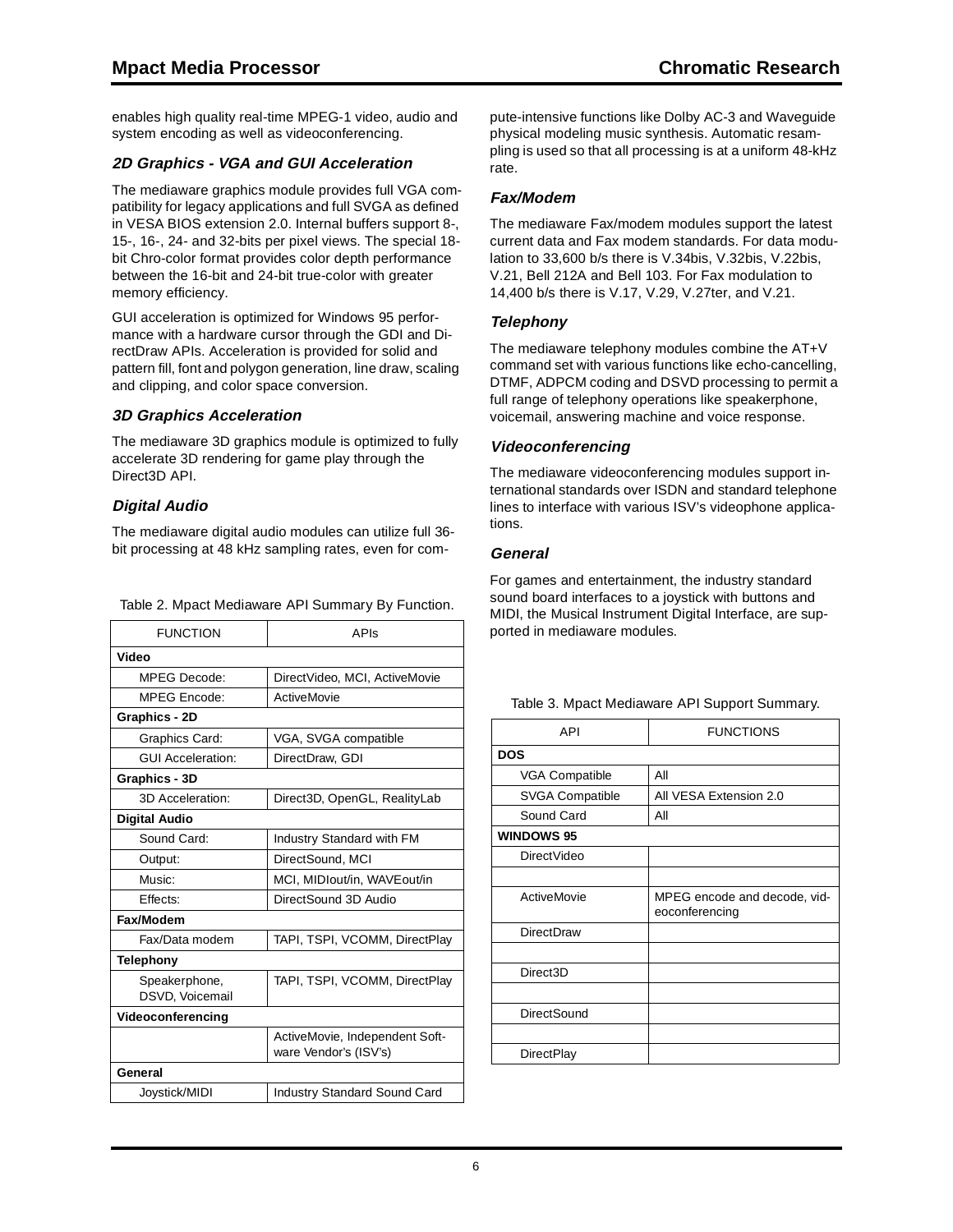| <b>FUNCTION</b>          | <b>DESCRIPTION</b>                                                                                                                                                                 |
|--------------------------|------------------------------------------------------------------------------------------------------------------------------------------------------------------------------------|
| Video                    |                                                                                                                                                                                    |
| Encode & Decode:         | MPEG-1 Decoder, SIF 352 x 240, 30 f/s                                                                                                                                              |
|                          | MPEG-2 Decoder, Main Level, Main Profile, NTSC 720 x<br>480, 30 f/s or PAL 720 x 576 25 f/s                                                                                        |
|                          | MPEG-1 Real-time encode, SIF I frames 30 f/s, 10 Mb/s                                                                                                                              |
|                          | MPEG-1 Non-real-time encode, IBP frames                                                                                                                                            |
| Graphics - 2D            |                                                                                                                                                                                    |
| Graphics Card:           | VGA, all modes, up to 640 x 480 x 4 b/p @ 85 Hz                                                                                                                                    |
|                          | SVGA, up to 1280 x 1024 x 18 b/p @ 75 Hz or 1024 x 768<br>x 24 b/p @ 85 Hz                                                                                                         |
| <b>GUI Acceleration:</b> | Full 256 Ternary ROPs, BitBLT, font acceleration, line draw,<br>polygon engine, YUV color conversion, H/W cursor                                                                   |
| Graphics - 3D            |                                                                                                                                                                                    |
| 3D Acceleration:         | Full rendering with lighting, shading, texturing, anti-aliasing<br>support for rectangle fills, 3D spans and geometric primi-<br>tives such as lines, triangles and quadrilaterals |
| Digital Audio            |                                                                                                                                                                                    |
| Sound Card:              | Industry Standard with FM synthesis                                                                                                                                                |
| Encode & Decode:         | MPEG-1, Layers 1 & 2                                                                                                                                                               |
|                          | MPEG-2 AC-3 decode                                                                                                                                                                 |
|                          | Dolby AC-3, 5.1 channel decode                                                                                                                                                     |
|                          | Dolby ProLogic, 4 channel and stereo decode                                                                                                                                        |
|                          | <b>IMA ADPCM for Windows</b>                                                                                                                                                       |
| Music:                   | FM synthesis                                                                                                                                                                       |
|                          | Wave Table synthesis (32 voices, 32 multitrimbality parts),<br>Synclavier® sample library                                                                                          |
|                          | Waveguide synthesis                                                                                                                                                                |
|                          | General MIDI, 128 instruments +>50 percussion, 64 voices                                                                                                                           |
| Effects:                 | Surround and 3D Sound (SRS), 3D Positional Audio<br>Effects (Direct Sound), reverb, chorus, noise cancellation                                                                     |
| Fax/Modem                |                                                                                                                                                                                    |
| Data Rates:              | Up to V.34bis $@33.6$ kb/s                                                                                                                                                         |
| Fax Rates:               | Up to V.17 @ 14.4 kb/s                                                                                                                                                             |
| Data Protocols:          | V.42, V.42bis, MNP 2-4 error correction, compression.                                                                                                                              |
|                          | AT Command set                                                                                                                                                                     |
| Fax Protocols:           | Class 1 (TIA-578), 2, 2.0 (TIA-592)                                                                                                                                                |
| <b>Telephony</b>         |                                                                                                                                                                                    |
|                          | Full-duplex speakerphone, caller ID and answering<br>machine using the IS-101A (AT+V Command set)                                                                                  |
|                          | IMA ADPCM encoding/decoding                                                                                                                                                        |
|                          | Digital simultaneous voice and data (DSVD)                                                                                                                                         |
| Videoconferencing        |                                                                                                                                                                                    |
|                          | H.320 over ISDN                                                                                                                                                                    |
|                          | H.324 over POTS                                                                                                                                                                    |
| General                  |                                                                                                                                                                                    |
| Joystick:                | Industry standard connector including MIDI                                                                                                                                         |
| MIDI:                    | Industry standard NS16550 UART I/O                                                                                                                                                 |

Table 4. Mpact Mediaware Functions Summary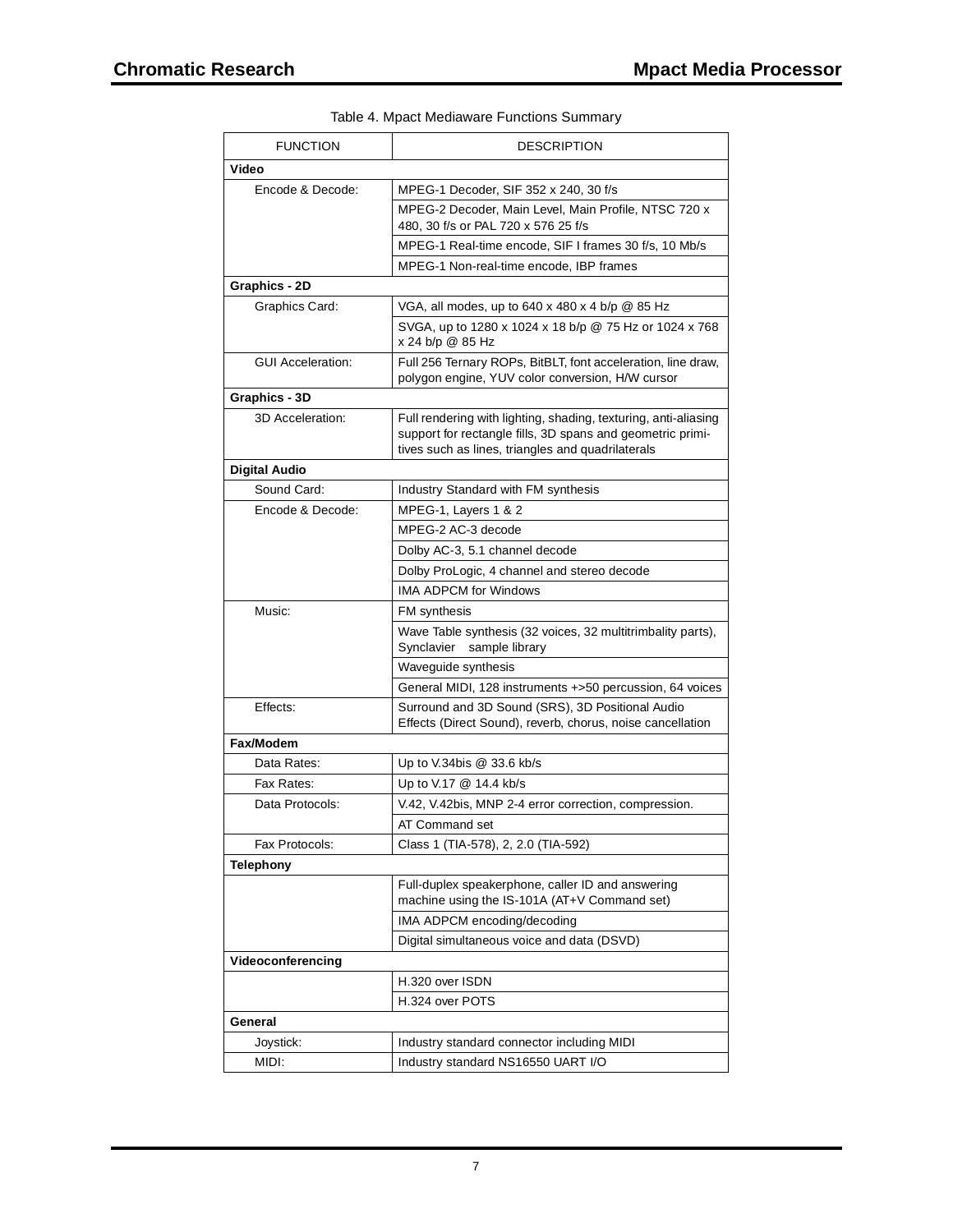

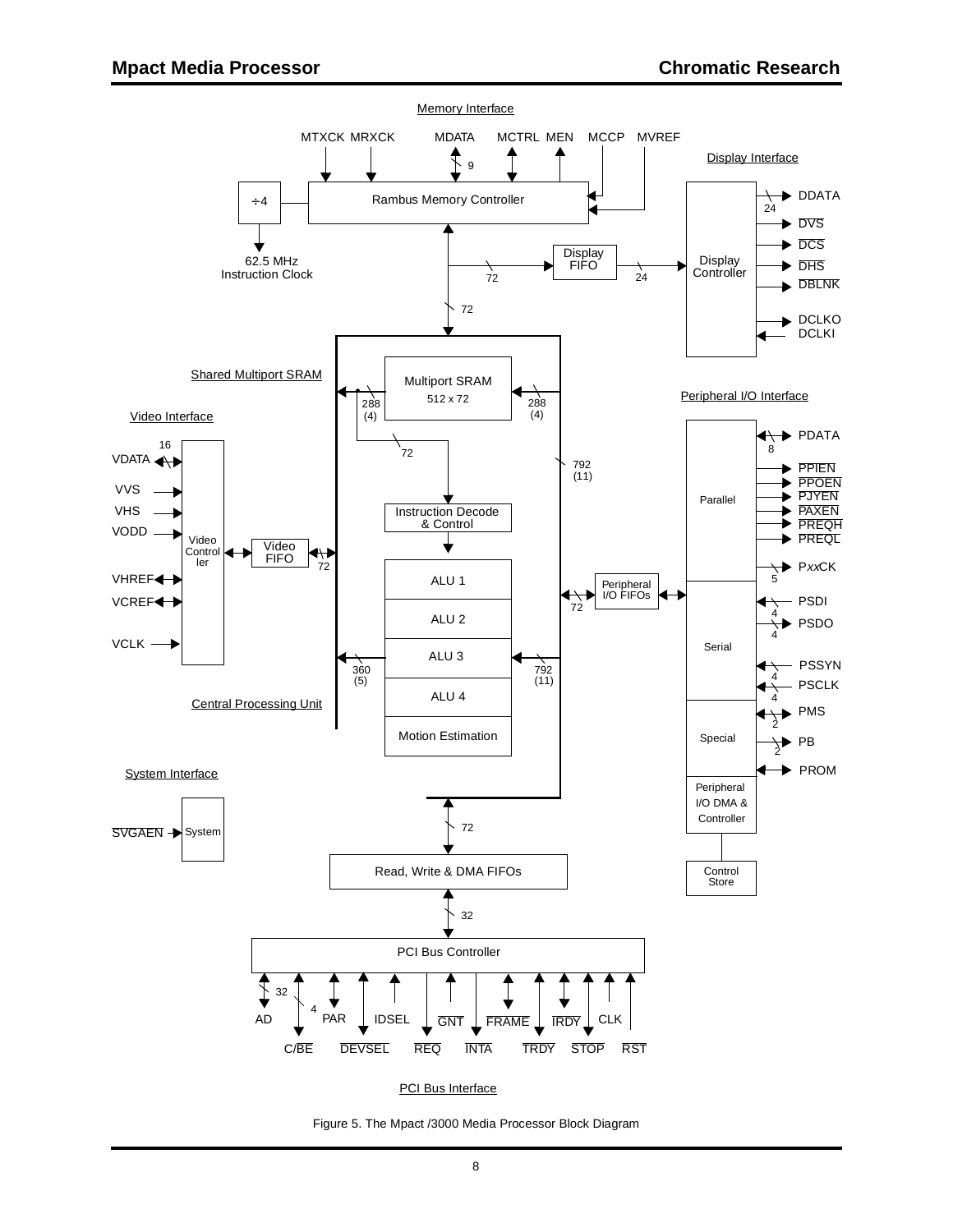## **FUNCTIONAL DESCRIPTION**

An Mpact /3000 media processor is composed of the interconnected functional hardware units shown in the block diagram of Figure 5. The five interface controllers with their associated memory or FIFOs share the 4 kbyte multiport SRAM with the central processing unit (CPU). The basic bus width is that of a double word of eight 9-bit bytes for a total of 72 bits. Wider buses are shown with multiples of this basic width in parenthesis. Most interconnection is by crossbar connection to a 792-bit bus that allows multiple data sinks for an aggregate bandwidth of 9.0 GB/s. Transfers are controlled by the instructions executed by the CPU in combination with the interface controllers whose operation is setup by the CPU. The FIFOs on the non-memory interfaces ensure steady I/O data flows and a direct link to the display interface from the RDRAM media memory maintains the display.

## **Shared Multiport SRAM**

All CPU instructions are fetched out of the shared multiport SRAM and most data operations are on data stored there. The simultaneous four read and four write ports provide a steady flow of instructions and data to the CPU, allow I/O buffers to be maintained in the SRAM and execute load and store instructions with the RDRAM media memory. The 4 kbytes SRAM is organized as 512 double words of 8 bytes each. The CPU maintains the cache of data and instructions in the SRAM from the RDRAM media memory.

## **Central Processing Unit (CPU)**

The central processing unit consists of four arithmetic/ logic unit (ALU) groups, a motion estimation unit and the instruction decode and control.

### **Instruction Execution**

The Mpact /3000 media processor is a very long instruction word (VLIW) processor where each instruction word is 72 bits. Each word is composed of two instructions that are 3 to 5 bytes in length each. Instructions cause multiple operations within a group and even multiple operations in multiple groups. A single instruction word can cause 8 single-byte operations to be executed on each of the four ALU groups for sustained rates of 2 billion operation per second (2 BOPS). Peak rates can reach 3 BOPS. Instruction memory efficiency is high because of vector and block repeat instructions.

### **ALU1**

Each ALU group operates on double words of 8 bytes which can be 1, 2, 4 or 8 operands. ALU1 is a shift and align group which uses three inputs for extensive crossbar operations to produce two results.

### **ALU2**

ALU2 is a general purpose ALU group with two inputs and a single output result except for special FFT butterfly instructions which produce a sum and difference result.

### **ALU3 & 4**

ALU3 is a general purpose ALU group without the butterfly operations but it is augmented with three inputs for ternary operations that produce two results. ALU4 uses Booth encoders in a Wallace tree structure to produce various precisions of multiply and multiply-add operations in combination with ALU3 which outputs the results.

### **Motion Estimation Unit**

The Mpact /3000 media processor motion estimation unit consists of some 400 arithmetic elements which produce an additional 20 BOPS performance for MPEG motion estimation.

### **Input/Output Interfaces And Ports**

Of the five interfaces on the media processor, three are used for system input/output devices: the Display, the Video and the Peripheral I/O interfaces. A typical I/O device uses signals from more than one interface. The combination of signals from various interfaces to support a particular class of I/O device and its associated mediaware is called a port. There are five classes of ports for display, video, digital audio, telephone and general digital devices. Table 5 lists available ports and the interfaces signals that are used in each. Each port supports different functions and specific commercial devices for that function. These functions and devices are also listed in Table 5 with the Appendix which describes each port's design and operation. Example ports and devices are illustrated in Figure 6. Appendices are also provided for the Rambus Memory and PCI Bus Interfaces, and two alternative implementations for the Peripheral I/O Parallel Bus.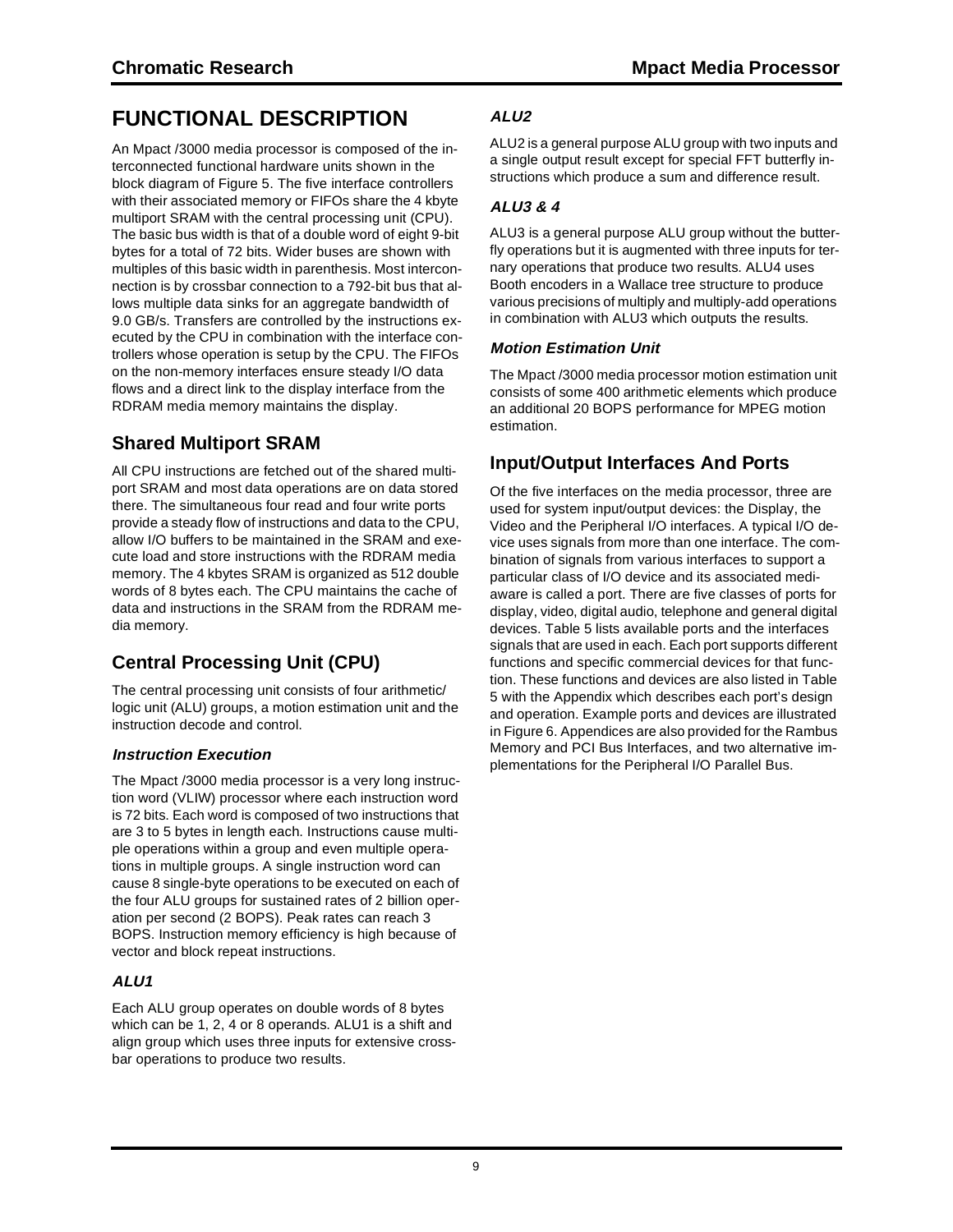### **Video Port**

The video port is used for direct digital video input or output in the 4:2:2 YUV format of CCIR 601. The video interface signals can be used directly for most digital video cameras, solid-state digital displays or the Zoom Video interface.

Analog video is input through decoders and output through encoders. Data is transferred on the video interface with the Mpact Serial and/or the Peripheral I/O parallel interface used for control functions.

### **Display Port**

The display port is used for the PC monitor's RGB color display or with an encoder for an RGB video color display. Data is transferred on the display interface with the Mpact Serial and/or the Peripheral I/O parallel interface used for control functions.

### **Digital Audio Port**

The digital audio port is used for both analog codecs and digital S/PDIF devices for input and output. Data is transferred on the Peripheral I/O interface along with control.

### **Telephone Port**

The telephone port uses the Peripheral I/O interface for supporting telephony, fax/modem and videoconferencing codecs.

### **General Port**

The general port uses the Peripheral I/O interface for transfers with other digital support devices that are in the typical multimedia system. These include game joysticks, MIDI and the various system ROMs.

### **Memory And PCI Bus Interfaces**

These interfaces are used for standard Rambus media memory and the industry standard 32-bit PCI bus.

### **Peripheral I/O Parallel Bus**

The Peripheral I/O Parallel Bus is formed from Peripheral I/O Interface signals using discrete external buffers or the Mpact System Integration ASIC (MSIA).

#### Table 5. Mpact Input/Output Ports & Interfaces

| I/O Function                                | Interface*     | I/O Device        | $A^{**}$       |
|---------------------------------------------|----------------|-------------------|----------------|
| <b>Video Port - YUV</b>                     |                |                   |                |
| Analog output encoder:                      |                |                   |                |
| NTSC/PAL                                    | V, PP, PMS     | SAA7187           | A11            |
|                                             |                | AD7176            |                |
| Analog input decoder:                       |                |                   |                |
| NTSC/PAL/SECAM                              | V, PP, PMS     | SAA7110           | A12            |
| NTSC/PAL                                    | V, PP, PMS     | KS0122            |                |
| Digital I/O:                                |                |                   |                |
| CCIR 601 4:2:2 YUV                          | V              |                   | A15            |
| <b>Display Port - RGB</b>                   |                |                   |                |
| RGB 24-bit RAMDAC                           |                |                   |                |
| 1280 x 1024 @ 75 Hz.                        | D, PP, PMS     | <b>ATT 1178AB</b> | A4             |
| 8, 16, 18 b/p                               |                | ADV473KP          |                |
| <b>Digital Audio Port</b>                   |                |                   |                |
| <b>Parallel Codec</b>                       |                |                   |                |
| 16 bit, 48 KHz, stereo                      | PP, PB         | CS4231A           | A5             |
|                                             |                | AD1845.48         |                |
| Serial Codec                                |                |                   |                |
| 16 bit, 48 KHz, stereo                      | PS, PB         | CS4216            | A13            |
| S/PDIF                                      |                |                   |                |
| Output                                      | PP, PS, PB     | CS8401            | A <sub>6</sub> |
| <b>Telephone Port</b>                       |                |                   |                |
| Fax/Modem/Telephony/H.324 Videoconferencing |                |                   |                |
| V.34                                        | PP, PS         | CSP1027           | A7             |
| Fax/Modem/Telephony                         |                |                   |                |
| V.32bis                                     | PP, PS         | T7525             | A14            |
| Videoconferencing                           |                |                   |                |
| H.320 for ISDN                              |                |                   | A16            |
| <b>General Port</b>                         |                |                   |                |
| Joystick                                    | PP             | Ind. Std.         | A8             |
| <b>MIDI UART</b>                            | PP, PB         | <b>NS16550A</b>   |                |
| System ID ROM                               | PROM           | <b>DS2430A</b>    | A10            |
| Boot and P&P<br>Flash EPROM                 | PP             | Am29F010          |                |
| Boot ROM                                    | <b>PP</b>      | Ind. Std.         |                |
| Plug & Play<br>serial EEPROM                | PP, PB         | X84041            |                |
| <b>Memory Interface</b>                     | Memory         | Rambus            | A1             |
| <b>PCI Bus Interface</b>                    | <b>PCI Bus</b> | Ind. Std.         | Α2             |
| <b>Peripheral I/O Parallel Bus</b>          |                |                   |                |
| Discrete components                         | PP             |                   | A3             |
| <b>ASIC</b>                                 | PP             |                   |                |

 $*$  V = Video, D = Display, PP = Peripheral I/O Parallel, PS = Peripheral I/O Serial, PMS = Peripheral Mpact Serial, PB = Peripheral Programmed Bits.

\*\* Data Sheet Appendix number.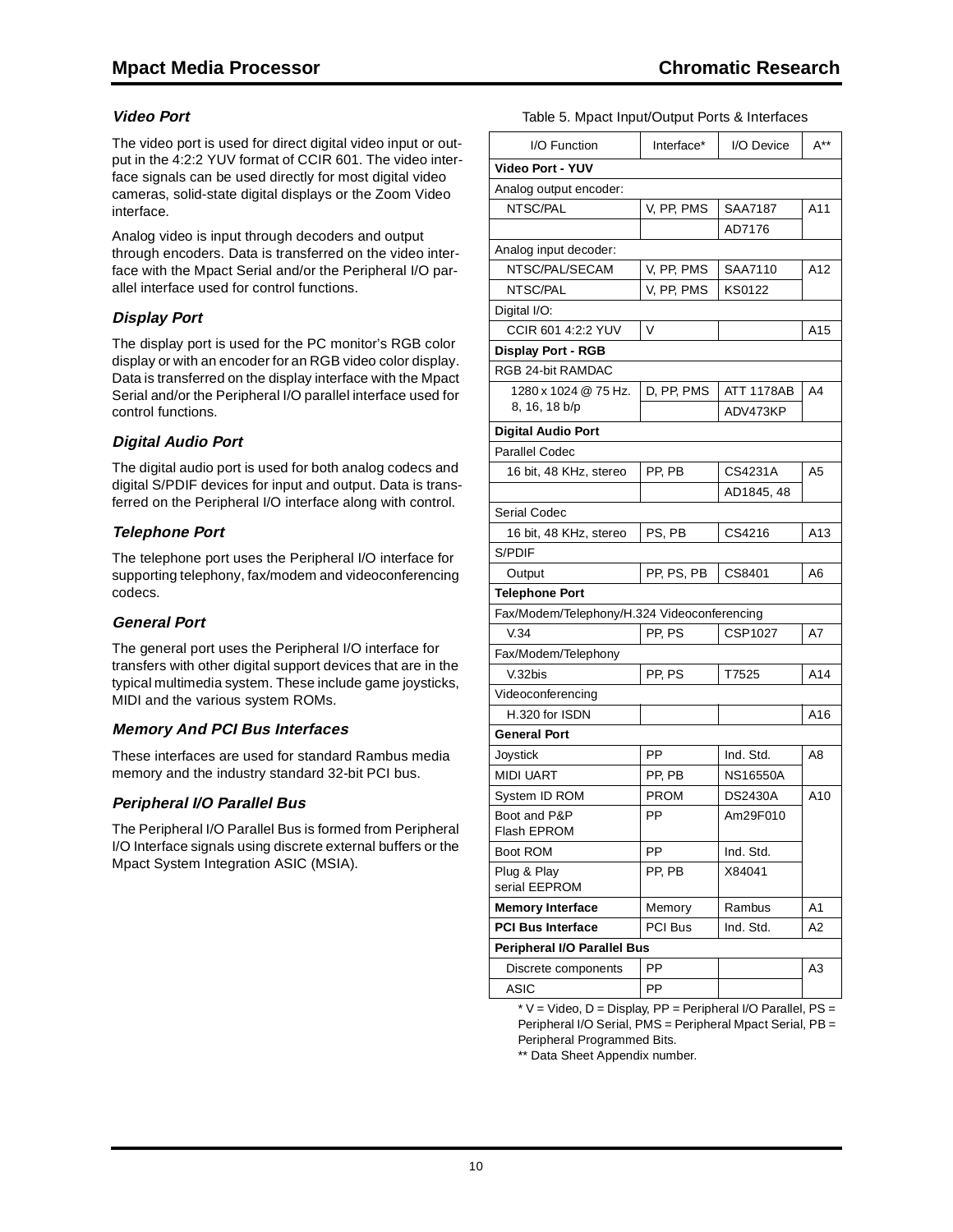### **Video Controller And Interface**

The video controller, in combination with the 32-byte video FIFO, inputs or outputs YUV video data on the 16-bit video interface. This programmable interface is bidirectional but transfers are half-duplex. The three input synchronization signals, two bidirectional reference clock signals and an external video clock input can support a wide variety of 16-bit input video sources and output devices in either 8- or 16-bit formats. Industry standard NTSC or PAL encoders and decoders can be used at full scan rates for analog composite or S-video signals. Digital interfaces can be used for Zoom Video or CCIR 601 YUV 4:2:2 digital cameras or displays. Formats can be interlaced or progressive scan. The video controller is capable of horizontal decimation on input or output.

Among the supported devices in the Mpact mediaware modules video port are the SAA7187 and AD7176 encoders and the SAA7110 and KS0122 decoders. Control of the interfaced device is with the Peripheral Mpact Serial bus (the PMSD and PMSC signals) with possible device selection from the Peripheral I/O parallel interface.



### **Display Controller And Interface**

The display controller in combination with the 512-byte display FIFO provides continuous RGB display data to the display interface from buffers in the RDRAM media memory.

The display controller generates all data, synchronization and clock signals to the display RAMDAC (digital-to-analog converter) or display encoder from a single video clock generator input DCLKI. Both 8-bit indexed-color and 24-bit true-color RAMDACs can be supported as well as NTSC and PAL RGB encoders. Possible display resolutions and the pixel clock frequency DCLKO are shown

in Table 6.

Table 6. Display Resolutions

| Display<br>Resolution | <b>Pixel Clock</b><br>Frequency<br><b>MHz</b> | Maximum<br>Refresh<br>Rate Hz | Maximum<br>Pixel<br>Depth |  |
|-----------------------|-----------------------------------------------|-------------------------------|---------------------------|--|
| 1280 x 1024           | 135                                           | 75                            | 8                         |  |
| 1152 x 870            | 121                                           | 85                            | 18                        |  |
| 1024 x 768            | 94.5                                          | 85                            | 18                        |  |
| 800 x 600             | 56                                            | 85                            | 24                        |  |
| 640 x 480             | 36                                            | 85                            | 24                        |  |
| NTSC: 720 x 480       | 14.318                                        | 30                            | 24                        |  |
| PAL: 720 x 576        | 16.250                                        | 25                            | 24                        |  |

Control of the display RAMDAC or encoder is through the use of the Mpact Serial bus and/or the parallel bus in the Peripheral I/O interface.

Display data is stored in the media memory in one-, twoor three-byte formats to support 8, 15, 16, 18 and 24 bits per pixel. The special 18 bits per pixel data Chro-color format provides a 32-bit buffer view yet takes only two bytes in the media memory. The conversion from media memory format to RAMDAC format takes place in the display controller.

Supported devices in the Mpact mediaware modules display port are the ATT 1178AB, Bt473 and ADV473KP.

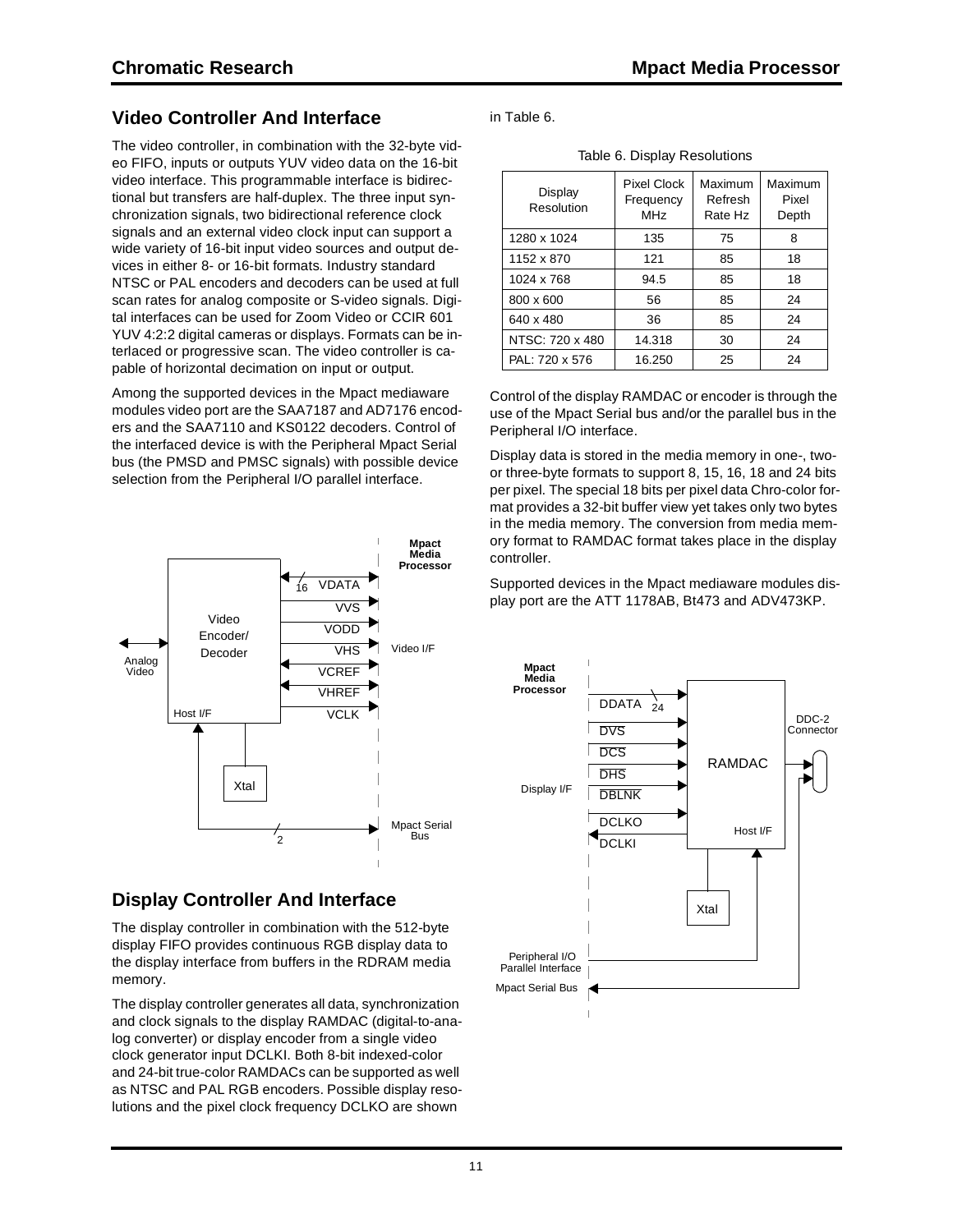

Figure 6. Peripheral I/O Interface External Components And Connections To Example Mediaware Supported I/O Devices.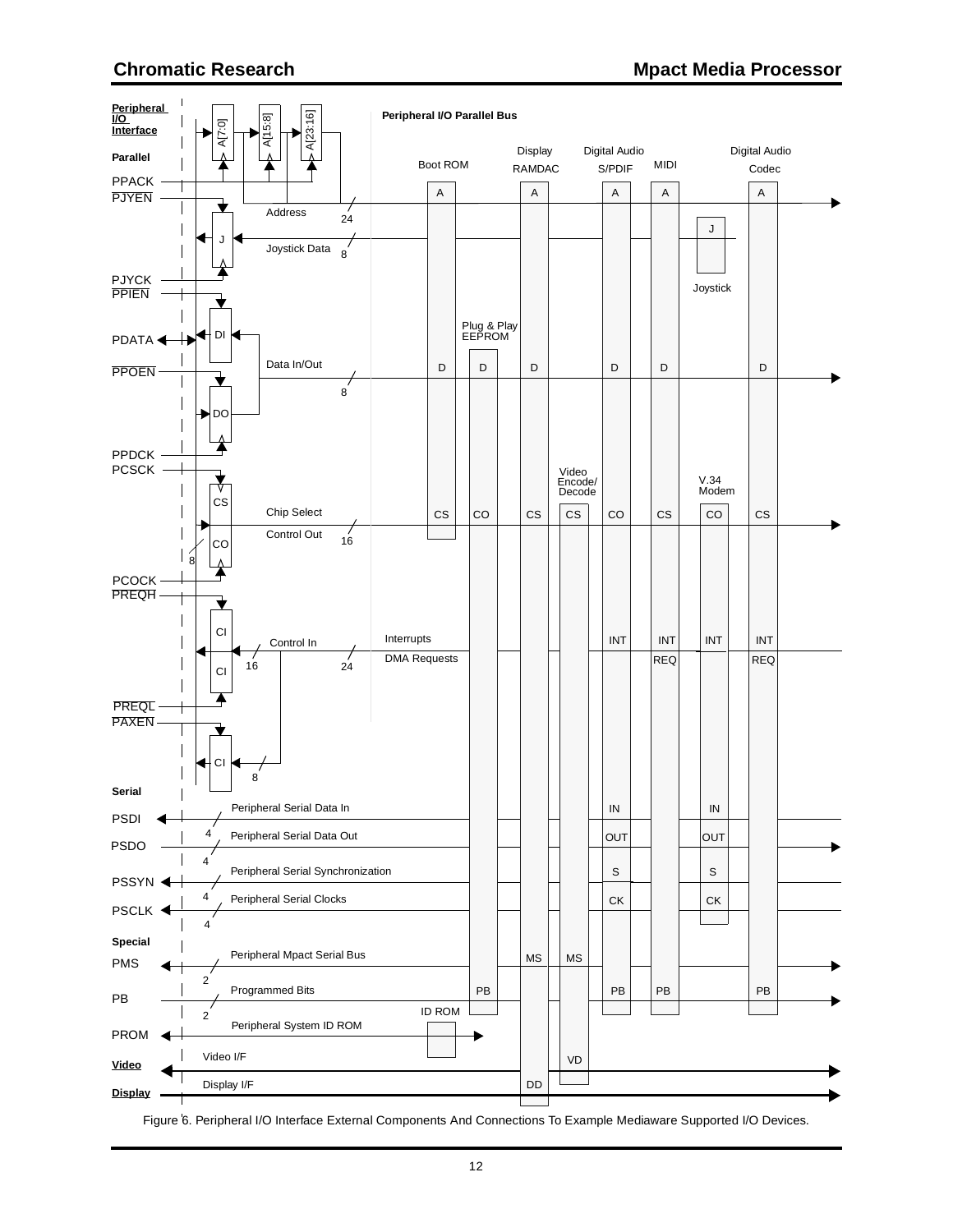### **Peripheral Input/Output Controller And Interface**

The Peripheral I/O controller and its associated FIFOs provide the interface to lower bandwidth peripheral components of the multimedia system. This is done with eight generic unidirectional bit-serial data buses, a single generic bidirectional 8-bit parallel data bus and three special buses. The aggregate data rate can be as high as 5 Mbytes/second in the Mpact /3000 media processor. These generic buses become device and function specific ports with the loading of the 96-byte controller microcode RAM and the use of the various mediaware modules. A total of fourteen different transaction ports may be operational at one time, with twelve of them using separate DMAs and 8-byte each FIFOs. Figure 6 shows the interface connections to ten example I/O devices that are supported by mediaware. Signals labelled and shown visibly passing through the block are connected in that block. The device types are listed in Table 5. These serve to illustrate typical interfaces to I/O peripherals.

The Peripheral Input/Output Interface divides naturally into three sections for parallel data, serial data and special transfers.

### **Parallel Interface**

The 8-bit bidirectional PDATA[7:0] bus transfers not only data in and out, but also has specific clocking and control signals to support 24-bit addressing, 8 chip-select outputs, 8 general control signal outputs, 12 interrupt requests and 12 DMA requests. Also, it provides the periodic clock timing for a joystick input. Figure 6 shows the clocking and output enables for the seven 8-bit registers and four input multiplexers. Table 8 summarizes the Peripheral I/O Parallel Bus signals that result.

| Signal                 | Number | <b>Type</b> |
|------------------------|--------|-------------|
| Data In/Out [7:0]      | 8      | I/O         |
| Address [23:0]         | 24     |             |
| Chip Select [7:0]      | 8      |             |
| Control Out [7:0]      | 8      |             |
| Interrupt In $[11:0]$  | 12     |             |
| DMA Request In [11:0]  | 12     |             |
| Joystick Data In [7:0] | 8      |             |

Table 7. Peripheral I/O Parallel Bus Signals

This configuration can support most popular I/O peripherals with a parallel data interface today, but because its timing and function is programmable it can easily adapt to the data, address and sequence formats of future devices.

### **Serial Interface**

The bit-serial interface has four input channels 0 - 3 and four output channels 0 - 3. Like numbered input and output channels, PSDI[3:0] and PSDO[3:0], share common

data clocks PSCLK[3:0] and frame synchronization signals PSSYN[3:0]. These can support the wide variety of slave mode serial data formats used in audio and telephony codecs as well as the serial control ports of many microprocessor peripherals.

### **Special Interface**

#### Mpact Serial Bus

Many microprocessor peripherals, including display and video products, use a two-wire bidirectional bus for multimaster control. The peripheral Mpact Serial Bus, PMSD and PMSC, is an enhanced version of the industry standard for support of these devices.

#### Programmed Bits

The PB[1:0] signals are two outputs without external registering that can be used for peripheral communication without regard to other transfers on the parallel or serial interfaces. They are set and cleared directly by the peripheral I/O controller's microcode.

#### System Identification ROM

Each Mpact media processor has a unique system identification number read from a one-time-programmable ROM. The bidirectional PROM signal provides a single pin connection to a DS2430A or similar device for this purpose.

### **Rambus Memory Controller And Interface**

The memory controller supports external Rambus DRAM (RDRAM) media memory connected to the memory interface. Media memory is used for both data and instruction storage for transfer to the processor's multiported SRAM as well as for video and display data buffers.

The controller has direct access to the multiported SRAM and the display FIFO for rapid transfers with the RDRAM. All addresses are translated in the controller to provide tiling for greater transfer rates on large video and display buffers. In addition, the controller provides memory refresh and facilitates internal RDRAM register initialization.

The minimum media memory is 2 Mbytes of 9-bit (18- Mbit) RDRAM. Increments of 1 or 2 Mbytes can be added up to a maximum of 8 Mbytes. The interface utilizes the Rambus Signaling Logic (RSL) for transfers on each clock edge at a 500 Mbytes/second peak rate on the Mpact /3000 media processor. The minimum amount of media memory required is a function of the maximum display resolution and associated pixel depth as shown in Table 8.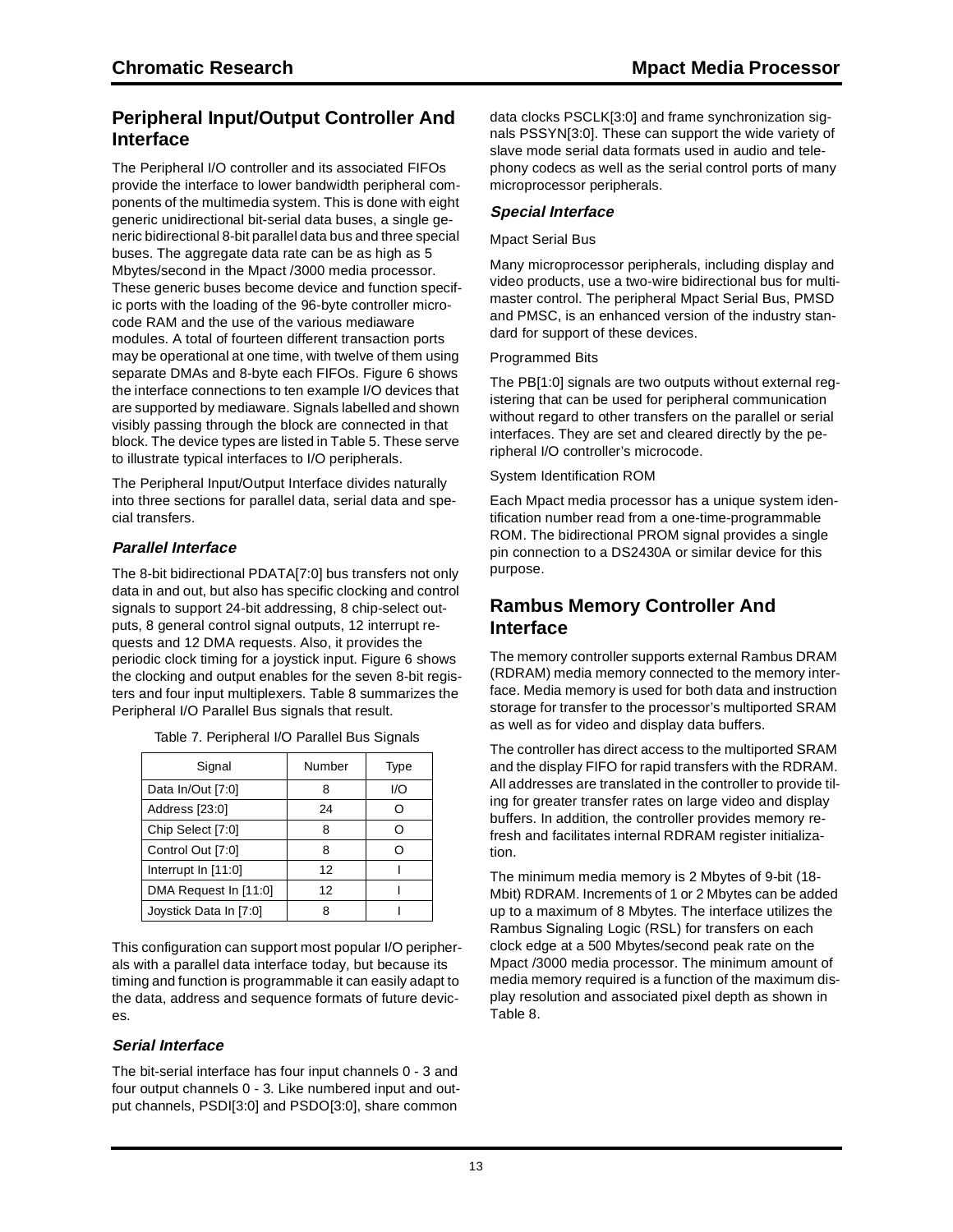| Display<br>Resolution | Pixel Depth<br>In Bits | Minimum<br><b>RDRAM</b><br>Size |
|-----------------------|------------------------|---------------------------------|
| 1280 x 1024           | 8                      | 2 MB                            |
| 1152 x 870            | 18                     | 4 MB                            |
| 1152 x 870            | 8                      | 2 MB                            |
| 1024 x 768            | 24                     | 4 MB                            |
| 1024 x 768            | 8, 18                  | 2 MB                            |
| 800 x 600             | 8, 18, 24              | 2 MB                            |
| 640 x 480             | 8, 18, 24              | 2 MB                            |

Table 8. Media Memory Requirements

The interconnection of the RDRAM media memory on the Rambus channel is shown in Figure 7. Note that on the Mpact /3000 media processor the external 250 MHz Rambus clock is the main processor system clock. The MCCP analog current input determines drive capability of the memory interface as specified by RSL.



Figure 7. RDRAM Media Memory On The Rambus Channel

### **PCI Bus Controller And Interface**

The PCI bus controller and its three FIFOs manage access between the Mpact media processor and the host x86. The interface is fully compliant with PCI Local Bus Specification, Revision 2.0 with either 3.3- or 5-Volt signaling. Peak transfer rates are 132 MB/second on the 32 bit bus.

The Mpact media processor acts as a target or a bus master with transfers being fully concurrent with the host or memory subsystem at a synchronous 33-MHz rate. Three separate FIFOs provide for variable length read and write burst operation as a target and DMA operation as a master. The DMA FIFO is four 32-bit words, the write FIFO is eight words and the read only a single word buffer.

As determined in the PCI configuration space, the Mpact media processor appears in address space in three forms: as 128 MB of memory, as 128 kB of extension ROM and as specific device compatibility addresses. Autoconfiguration for add-in cards and components is supported.

Correct 5 Volt PCI bus signaling operation is assured by connecting the six V5DD power pins to +5 Volts rather than +3.3 Volts.

### **System Interface**

The Mpact media processor can be configured and tested using signals in the system interface.

The SVGAEN signal allows disabling the Mpact media processor from appearing in PCI configuration space as a VGA device. When asserted the class code is 030000 Hex for VGA Compatible Controller. When not asserted the class code is 048000 Hex for Other Multimedia Device.

The SVGAEN signal did not exist on pre-production versions of the Mpact /3000 media processor with Revision ID numbers below 0A Hex as identified in the PCI configuration space.

The TMS signal puts the media processor in a test mode of operation that changes the function of certain pins. For normal operation it should not be asserted.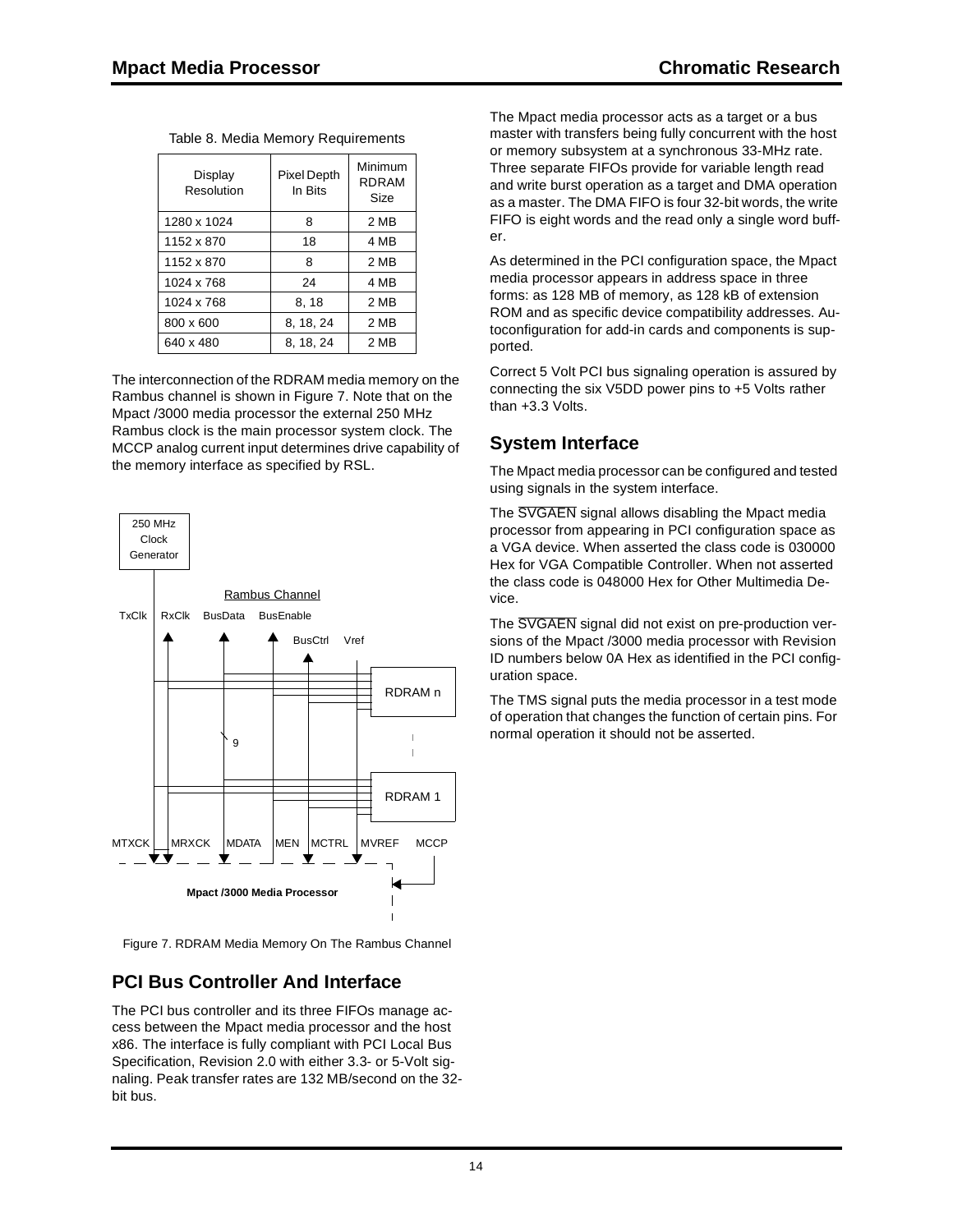## **SIGNAL DESCRIPTION**

| <b>NAME</b>       | NUMBER                 | <b>TYPE</b>  | <b>DESCRIPTION</b>                                                                     |  |  |
|-------------------|------------------------|--------------|----------------------------------------------------------------------------------------|--|--|
|                   | Display Interface (30) |              |                                                                                        |  |  |
| DDATA[23:0]       | 24                     | O            | Display Data, RGB                                                                      |  |  |
| <b>DVS</b>        | 1                      | O            | Display Vertical Synchronization                                                       |  |  |
| <b>DCS</b>        | 1                      | O            | Display Composite Synchronization                                                      |  |  |
| <b>DHS</b>        | 1                      | O            | Display Horizontal Synchronization                                                     |  |  |
| <b>DBLNK</b>      | 1                      | O            | Display Blanking                                                                       |  |  |
| <b>DCLKI</b>      | $\mathbf{1}$           | $\mathbf{I}$ | Display Clock Input. Pixel clock source.                                               |  |  |
| <b>DCLKO</b>      | $\mathbf{1}$           | O            | Display Clock Output. Pixel clock.                                                     |  |  |
|                   |                        |              | Video Interface (22)                                                                   |  |  |
| VDATA [15:0]      | 16                     | I/O          | Video Data, YUV                                                                        |  |  |
| <b>VVS</b>        | 1                      | $\mathsf{I}$ | Video Vertical Synchronization                                                         |  |  |
| <b>VHS</b>        | 1                      | $\mathbf{I}$ | Video Horizontal Synchronization                                                       |  |  |
| <b>VODD</b>       | 1                      | T            | Video Odd field indicator                                                              |  |  |
| <b>VCREF</b>      | 1                      | 1/O          | Video pixel Clock Reference                                                            |  |  |
| <b>VHREF</b>      | 1                      | $l/O$        | Video Horizontal Reference                                                             |  |  |
| <b>VCLK</b>       | 1                      | T            | Video Clock. Twice the pixel rate.                                                     |  |  |
|                   |                        |              | Peripheral I/O Interface - Parallel (19)                                               |  |  |
| PDATA[7:0]        | 8                      | I/O          | Peripheral Parallel Data                                                               |  |  |
| <b>PPIEN</b>      | $\mathbf{1}$           | O            | Peripheral Parallel data Input Enable. Enables I/O parallel bus onto PDATA.            |  |  |
| <b>PPOEN</b>      | 1                      | O            | Peripheral Parallel data Output Enable. Enables DO register onto I/O parallel bus      |  |  |
| <b>PJYEN</b>      | 1                      | O            | Peripheral Parallel Joystick input Enable. Enables joystick register onto PDATA.       |  |  |
| <b>PAXEN</b>      | 1                      | O            | Peripheral Auxiliary control input Enable. Enables auxiliary control input onto PDATA. |  |  |
| <b>PREQH</b>      | 1                      | O            | Peripheral Parallel Request input Enable, High byte. Enables requests onto PDATA.      |  |  |
| <b>PREQL</b>      | 1                      | O            | Peripheral Parallel Request input Enable, Low byte. Enables requests onto PDATA.       |  |  |
| <b>PPDCK</b>      | 1                      | O            | Peripheral Parallel Data register Clock. Clocks PDATA data into DO register.           |  |  |
| <b>PPACK</b>      | 1                      | O            | Peripheral Parallel Address register Clock. Clocks PDATA data into address registers.  |  |  |
| <b>PCSCK</b>      | 1                      | O            | Peripheral Chip Select register Clock. Clocks PDATA data into chip select register.    |  |  |
| <b>PCOCK</b>      | 1                      | O            | Peripheral Control Output register Clock. Clocks PDATA data into control out register. |  |  |
| <b>PJYCK</b>      | 1                      | O            | Peripheral Joystick register Clock. Clocks joystick data into joystick input register. |  |  |
|                   |                        |              | Peripheral I/O Interface - Serial (16)                                                 |  |  |
| PSDI[3:0]         | 4                      | L            | Peripheral Serial Data Inputs, channels 0-3                                            |  |  |
| PSDO[3:0]         | 4                      | O            | Peripheral Serial Data Outputs, channels 0-3                                           |  |  |
| PSSYN[3:0]        | 4                      | T            | Peripheral Serial Synchronization inputs, channels 0-3                                 |  |  |
| <b>PSCLK[3:0]</b> | 4                      | $\mathbf{I}$ | Peripheral Serial Clock inputs, channels 0-3                                           |  |  |
|                   |                        |              | Peripheral I/O Interface - Special (5)                                                 |  |  |
| <b>PMSD</b>       | 1                      | 1/O          | Peripheral Mpact Serial bus Data                                                       |  |  |
| <b>PMSC</b>       | $\mathbf{1}$           | 1/O          | Peripheral Mpact Serial bus Clock                                                      |  |  |
| PB[1:0]           | 2                      | O            | Peripheral Programmed output Bits 1 and 0                                              |  |  |
| <b>PROM</b>       | 1                      | 1/O          | Peripheral system identification ROM, serial input/output                              |  |  |

#### Table 9. Signal Description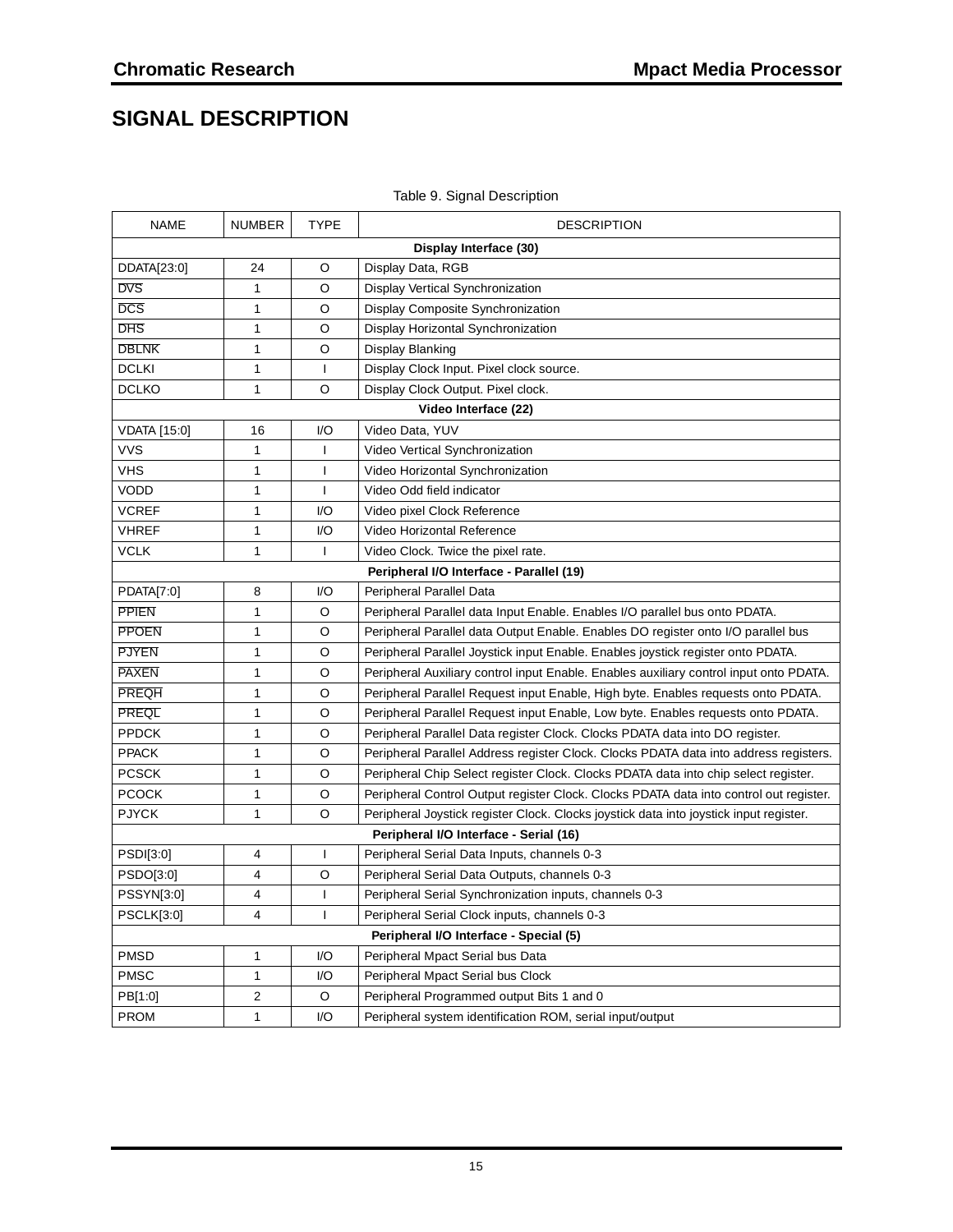| <b>NAME</b>                    | <b>NUMBER</b>           | <b>TYPE</b>  | <b>DESCRIPTION</b>                                                                                                                                                           |  |  |
|--------------------------------|-------------------------|--------------|------------------------------------------------------------------------------------------------------------------------------------------------------------------------------|--|--|
| Memory Interface - Rambus (15) |                         |              |                                                                                                                                                                              |  |  |
| MDATA[8:0]                     | 9                       | I/O          | Memory Data to/from the Rambus BusData signal                                                                                                                                |  |  |
| <b>MCTRL</b>                   | 1                       | 1/O          | Memory Control to/from the Rambus BusCtrl signal                                                                                                                             |  |  |
| <b>MEN</b>                     | 1                       | O            | Memory Enable to the Rambus BusEnable signal                                                                                                                                 |  |  |
| <b>MCCP</b>                    | 1                       | AI           | Memory Current Control Program (CCtIPgm), an analog input derived from V <sub>term</sub>                                                                                     |  |  |
| <b>MVREF</b>                   | 1                       | AI           | Memory Voltage Reference, an analog input from the Rambus V <sub>ref</sub>                                                                                                   |  |  |
| <b>MTXCK</b>                   | 1                       | L            | Memory Transmit Clock from the Rambus TxClk signal. Transmit from memory.                                                                                                    |  |  |
| <b>MRXCK</b>                   | 1                       | L            | Memory Receive Clock from the Rambus RxClk signal. Receive into memory.                                                                                                      |  |  |
|                                |                         |              | PCI Bus Interface (48)                                                                                                                                                       |  |  |
| AD[31:0]                       | 32                      | 1/O          | PCI bus Address and Data                                                                                                                                                     |  |  |
| C/BE[3:0]                      | 4                       | I/O          | PCI bus Command or Byte Enable during address transactions                                                                                                                   |  |  |
| <b>PAR</b>                     | 1                       | I/O          | <b>PCI bus Parity</b>                                                                                                                                                        |  |  |
| <b>DEVSEL</b>                  | 1                       | I/O          | PCI bus Device Select. Target has decoded its address.                                                                                                                       |  |  |
| <b>IDSEL</b>                   | 1                       | T            | PCI bus Initialization Device Select input                                                                                                                                   |  |  |
| <b>REQ</b>                     | 1                       | O            | PCI bus master Request                                                                                                                                                       |  |  |
| <b>GNT</b>                     | 1                       | T            | PCI bus master Grant                                                                                                                                                         |  |  |
| <b>INTA</b>                    | 1                       | O            | PCI bus Interrupt A request                                                                                                                                                  |  |  |
| <b>FRAME</b>                   | 1                       | 1/O          | PCI bus Frame transaction                                                                                                                                                    |  |  |
| <b>IRDY</b>                    | 1                       | I/O          | <b>PCI bus Initiator Ready</b>                                                                                                                                               |  |  |
| <b>TRDY</b>                    | 1                       | I/O          | PCI bus Target Ready                                                                                                                                                         |  |  |
| <b>STOP</b>                    | 1                       | 1/O          | PCI bus Stop transaction request by target                                                                                                                                   |  |  |
| <b>CLK</b>                     | 1                       | L            | PCI bus Clock                                                                                                                                                                |  |  |
| <b>RST</b>                     | 1                       | $\mathbf{I}$ | <b>PCI bus Reset</b>                                                                                                                                                         |  |  |
|                                |                         |              | System Interface (3)                                                                                                                                                         |  |  |
| <b>SVGAEN</b>                  | 1                       | I            | System VGA Enable                                                                                                                                                            |  |  |
| <b>TMS</b>                     | 1                       | L            | <b>Test Mode Select</b>                                                                                                                                                      |  |  |
| Test                           | 1                       | T            | Test                                                                                                                                                                         |  |  |
|                                |                         |              | <b>Power (82)</b>                                                                                                                                                            |  |  |
| $\rm V_{DD}$                   | 16                      | P            | +3.3 Volt power supply, core                                                                                                                                                 |  |  |
| $V5_{DD}$                      | 6                       | P            | +5 Volt power supply, I/O. Input clamping level. Should be 5.0 Volts in mixed 5/3.3-Volt<br>supply voltage systems. Maybe 3.3 Volts in 3.3-Volt only supply voltage systems. |  |  |
| $V_{DD}1$                      | 6                       | $\mathsf{P}$ | +3.3 Volt power supply, display interface                                                                                                                                    |  |  |
| V <sub>DD</sub> 2              | 6                       | P            | +3.3 Volt power supply, PCI bus interface                                                                                                                                    |  |  |
| V <sub>DD</sub> 3              | 4                       | P            | +3.3 Volt power supply, peripheral interface                                                                                                                                 |  |  |
| V <sub>DD</sub> 4              | $\mathbf{2}$            | P            | +3.3 Volt power supply, video interface                                                                                                                                      |  |  |
| $V_{DD}A$                      | 1                       | A            | +3.3 Volt power supply, analog, memory interface                                                                                                                             |  |  |
| V <sub>GND</sub>               | 22                      | ${\sf P}$    | Power supply ground, core                                                                                                                                                    |  |  |
| $V_{GND}1$                     | 6                       | $\sf P$      | Power supply ground, display interface                                                                                                                                       |  |  |
| $V_{GND}$ 2                    | 6                       | P            | Power supply ground, PCI bus interface                                                                                                                                       |  |  |
| $V_{GND}3$                     | 4                       | P            | Power supply ground, peripheral interface                                                                                                                                    |  |  |
| $V_{GND}4$                     | $\overline{\mathbf{c}}$ | P            | Power supply ground, video interface                                                                                                                                         |  |  |
| V <sub>GND</sub> A             | 1                       | A            | Power supply ground, analog, memory interface                                                                                                                                |  |  |
| <b>TOTAL (240)</b>             |                         |              |                                                                                                                                                                              |  |  |

Table 9. Signal Description (Continued)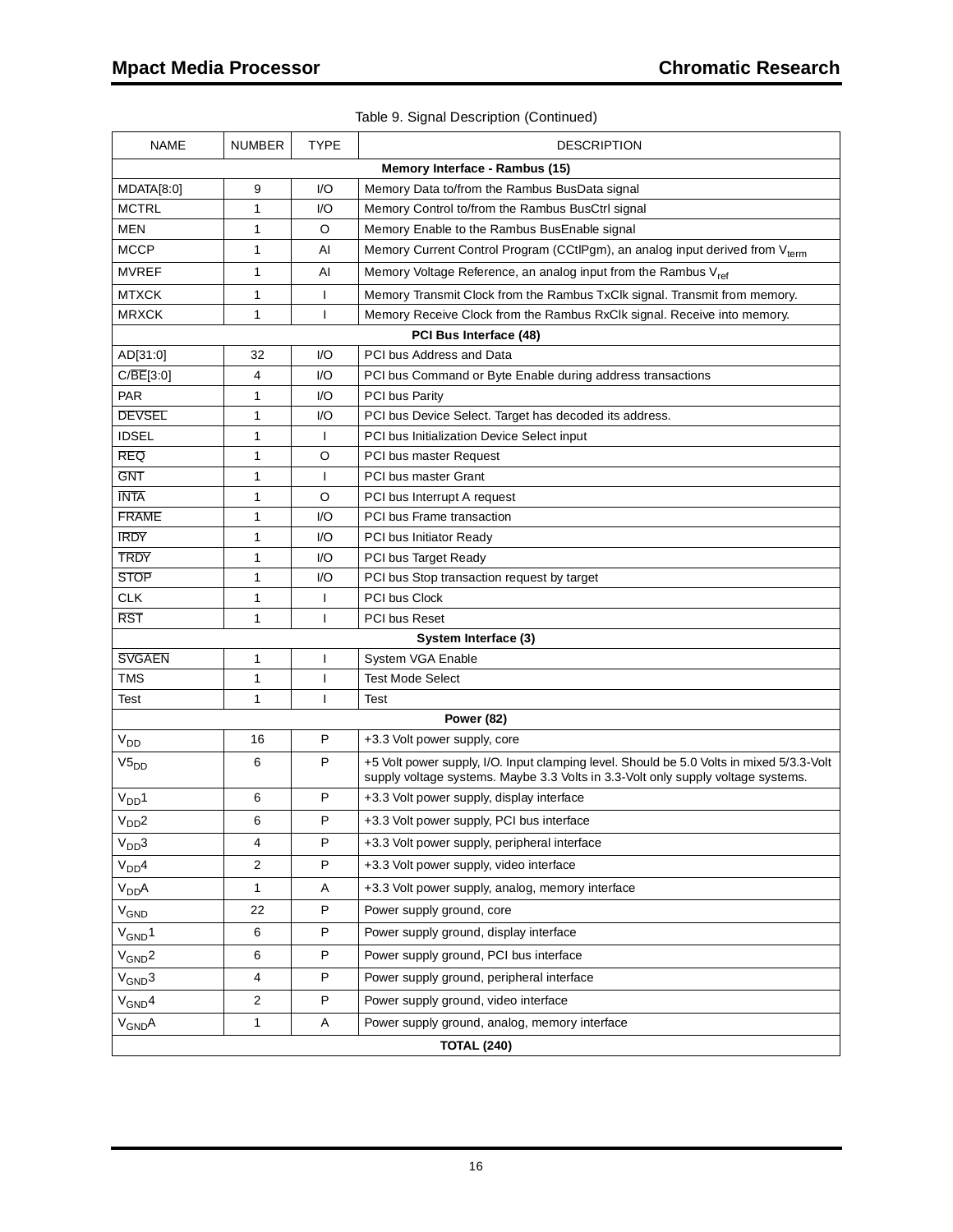## **SPECIFICATIONS**

## **Packaging - Pinout**

| Pin Name               | Pin<br>Number | Pin Name            | Pin<br>Number | Pin Name                                 | Pin<br>Number | Pin Name           | Pin<br>Number |  |
|------------------------|---------------|---------------------|---------------|------------------------------------------|---------------|--------------------|---------------|--|
| Display Interface (30) |               |                     |               |                                          |               |                    |               |  |
| DDATA23                | 194           | DDATA15             | 208           | DDATA7                                   | 220           | <b>DVS</b>         | 234           |  |
| DDATA22                | 195           | DDATA14             | 209           | DDATA6                                   | 222           | <b>DCS</b>         | 236           |  |
| DDATA21                | 197           | DDATA <sub>13</sub> | 212           | DDATA5                                   | 224           | <b>DHS</b>         | 237           |  |
| DDATA20                | 199           | DDATA12             | 213           | DDATA4                                   | 225           | <b>DBLNK</b>       | 233           |  |
| DDATA19                | 201           | DDATA11             | 214           | DDATA3                                   | 226           | <b>DCLKI</b>       | 239           |  |
| DDATA18                | 203           | DDATA10             | 215           | DDATA <sub>2</sub>                       | 227           | <b>DCLKO</b>       | 229           |  |
| DDATA17                | 204           | DDATA9              | 217           | DDATA1                                   | 231           |                    |               |  |
| DDATA16                | 206           | DDATA8              | 219           | DDATA0                                   | 232           |                    |               |  |
|                        |               |                     |               | Video Interface (22)                     |               |                    |               |  |
| VDATA15                | 137           | VDATA9              | 127           | VDATA3                                   | 117           | <b>VODD</b>        | 111           |  |
| VDATA14                | 136           | VDATA8              | 126           | <b>VDATA2</b>                            | 116           | <b>VCREF</b>       | 112           |  |
| VDATA13                | 135           | <b>VDATA7</b>       | 125           | VDATA1                                   | 115           | <b>VHREF</b>       | 113           |  |
| VDATA12                | 133           | VDATA6              | 124           | <b>VDATA0</b>                            | 114           | <b>VCLK</b>        | 119           |  |
| VDATA11                | 131           | VDATA5              | 123           | <b>VVS</b>                               | 110           |                    |               |  |
| VDATA10                | 129           | VDATA4              | 122           | <b>VHS</b>                               | 74            |                    |               |  |
|                        |               |                     |               | Peripheral I/O Interface - Parallel (19) |               |                    |               |  |
| PDATA7                 | 139           | PDATA2              | 147           | <b>PJYEN</b>                             | 182           | <b>PPACK</b>       | 184           |  |
| PDATA6                 | 141           | PDATA1              | 149           | PAXEN                                    | 177           | <b>PCSCK</b>       | 185           |  |
| PDATA5                 | 143           | PDATA0              | 152           | <b>PREQH</b>                             | 179           | <b>PCOCK</b>       | 186           |  |
| PDATA4                 | 144           | <b>PPIEN</b>        | 190           | <b>PREQL</b>                             | 178           | <b>PJYCK</b>       | 183           |  |
| PDATA3                 | 145           | <b>PPOEN</b>        | 192           | <b>PPDCK</b>                             | 189           |                    |               |  |
|                        |               |                     |               | Peripheral I/O Interface - Serial (16)   |               |                    |               |  |
| PSD <sub>13</sub>      | 157           | PSDO3               | 160           | PSSYN3                                   | 156           | PSCLK3             | 158           |  |
| PSDI <sub>2</sub>      | 162           | PSDO <sub>2</sub>   | 166           | PSSYN2                                   | 161           | PSCLK <sub>2</sub> | 164           |  |
| PSDI1                  | 168           | PSDO <sub>1</sub>   | 170           | PSSYN1                                   | 167           | PSCLK1             | 169           |  |
| PSD <sub>I0</sub>      | 172           | PSDO0/TDO           | 176           | PSSYN0                                   | 171           | <b>PSCLK0</b>      | 174           |  |
|                        |               |                     |               | Peripheral I/O Interface - Special (5)   |               |                    |               |  |
| <b>PMSD</b>            | 155           | PB <sub>1</sub>     | 188           | <b>PROM</b>                              | 153           |                    |               |  |
| <b>PMSC</b>            | 154           | PB <sub>0</sub>     | 187           |                                          |               |                    |               |  |
|                        |               |                     |               | Memory Interface - Rambus (15)           |               |                    |               |  |
| MDATA8                 | 106           | MDATA4              | 88            | MDATA0                                   | 76            | <b>MVREF</b>       | 84            |  |
| MDATA7                 | 104           | MDATA3              | 82            | <b>MCTRL</b>                             | 86            | <b>MTXCK</b>       | 93            |  |
| MDATA6                 | 100           | MDATA <sub>2</sub>  | 80            | <b>MEN</b>                               | 102           | <b>MRXCK</b>       | 95            |  |
| MDATA5                 | 98            | MDATA1              | 78            | <b>MCCP</b>                              | 108           |                    |               |  |

|  | Table 10. Pin Number By Signal Name |  |  |
|--|-------------------------------------|--|--|
|  |                                     |  |  |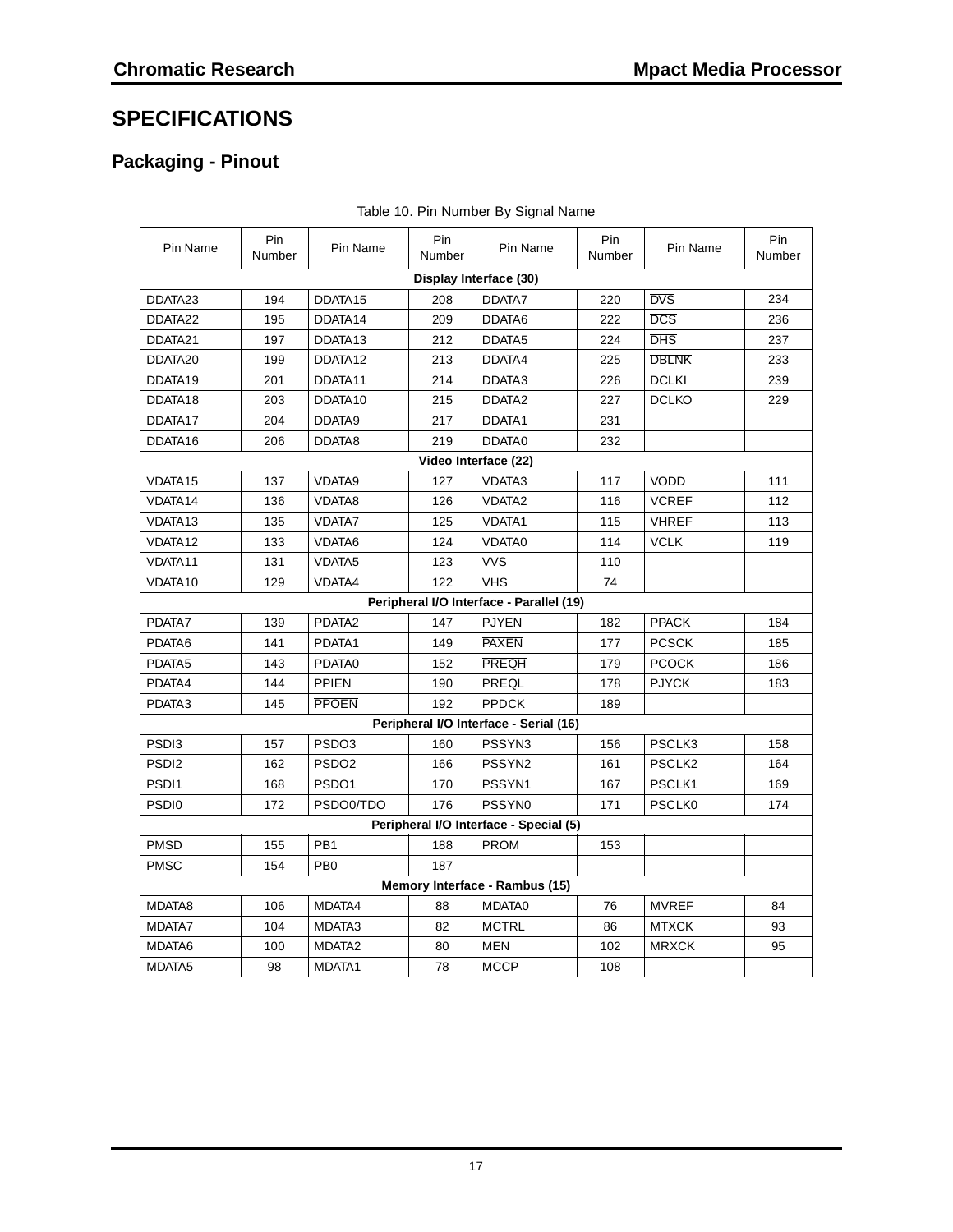| Pin Name               | Pin<br>Number     | Pin Name                                                                                          | Pin<br>Number | Pin Name        | Pin<br>Number | Pin Name      | Pin<br>Number  |
|------------------------|-------------------|---------------------------------------------------------------------------------------------------|---------------|-----------------|---------------|---------------|----------------|
| PCI Bus Interface (48) |                   |                                                                                                   |               |                 |               |               |                |
| AD31                   | $\overline{7}$    | AD <sub>19</sub>                                                                                  | 28            | AD7             | 58            | PAR           | 44             |
| AD <sub>30</sub>       | 9                 | AD18                                                                                              | 29            | AD <sub>6</sub> | 59            | <b>DEVSEL</b> | 40             |
| AD <sub>29</sub>       | 11                | AD17                                                                                              | 32            | AD <sub>5</sub> | 62            | <b>IDSEL</b>  | 21             |
| AD28                   | 12                | AD16                                                                                              | 33            | AD4             | 64            | <b>REQ</b>    | 6              |
| AD <sub>27</sub>       | 14                | AD15                                                                                              | 47            | AD <sub>3</sub> | 66            | <b>GNT</b>    | 5              |
| AD26                   | 15                | AD <sub>14</sub>                                                                                  | 48            | AD <sub>2</sub> | 68            | <b>INTA</b>   | $\overline{2}$ |
| AD25                   | 16                | AD <sub>13</sub>                                                                                  | 49            | AD1             | 69            | <b>FRAME</b>  | 35             |
| AD <sub>24</sub>       | 17                | AD <sub>12</sub>                                                                                  | 50            | AD <sub>0</sub> | 70            | <b>IRDY</b>   | 36             |
| AD <sub>23</sub>       | 22                | AD <sub>11</sub>                                                                                  | 51            | C/B3            | 19            | <b>TRDY</b>   | 38             |
| AD <sub>22</sub>       | 23                | AD <sub>10</sub>                                                                                  | 53            | C/B2            | 34            | <b>STOP</b>   | 42             |
| AD <sub>21</sub>       | 25                | AD9                                                                                               | 55            | C/B1            | 46            | <b>CLK</b>    | 4              |
| AD <sub>20</sub>       | 27                | AD8                                                                                               | 56            | C/B0            | 57            | <b>RST</b>    | 3              |
| Test Interface (3)     |                   |                                                                                                   |               |                 |               |               |                |
| SVGAEN, TDI            | 71                | <b>TMS</b>                                                                                        | 72            | <b>TCLK</b>     | 73            | TDO/PSDO0     | 176            |
| <b>Power (82)</b>      |                   |                                                                                                   |               |                 |               |               |                |
| Pin Name               | Number<br>of Pins | <b>Pin Numbers</b>                                                                                |               |                 |               |               |                |
| $\rm V_{DD}$           | 16                | 24, 37, 60, 79, 90, 92, 97, 101, 109, 128, 150, 163, 173, 200, 216, 240                           |               |                 |               |               |                |
| $V5_{DD}$              | 6                 | 13, 41, 63, 118, 138, 159                                                                         |               |                 |               |               |                |
| V <sub>DD</sub> 1      | 6                 | 196, 205, 210, 221, 228, 235                                                                      |               |                 |               |               |                |
| V <sub>DD</sub> 2      | 6                 | 8, 18, 30, 43, 52, 65                                                                             |               |                 |               |               |                |
| V <sub>DD</sub> 3      | 4                 | 140, 146, 180, 191                                                                                |               |                 |               |               |                |
| V <sub>DD</sub> 4      | $\overline{2}$    | 120, 134                                                                                          |               |                 |               |               |                |
| V <sub>DD</sub> A      | $\mathbf{1}$      | 96                                                                                                |               |                 |               |               |                |
| $V_{GND}$              | 22                | 1, 26, 39, 61, 75, 77, 81, 83, 85, 87, 89, 91, 99, 103, 105, 107, 130, 151, 165, 175, 202,<br>218 |               |                 |               |               |                |
| $V_{GND}1$             | 6                 | 198, 207, 211, 223, 230, 238                                                                      |               |                 |               |               |                |
| $V_{GND}$ 2            | 6                 | 10, 20, 31, 45, 54, 67                                                                            |               |                 |               |               |                |
| $V_{GND}3$             | 4                 | 142, 148, 181, 193                                                                                |               |                 |               |               |                |
| $V_{GND}4$             | 2                 | 121, 132                                                                                          |               |                 |               |               |                |
| $V_{GND}A$             | $\mathbf{1}$      | 94                                                                                                |               |                 |               |               |                |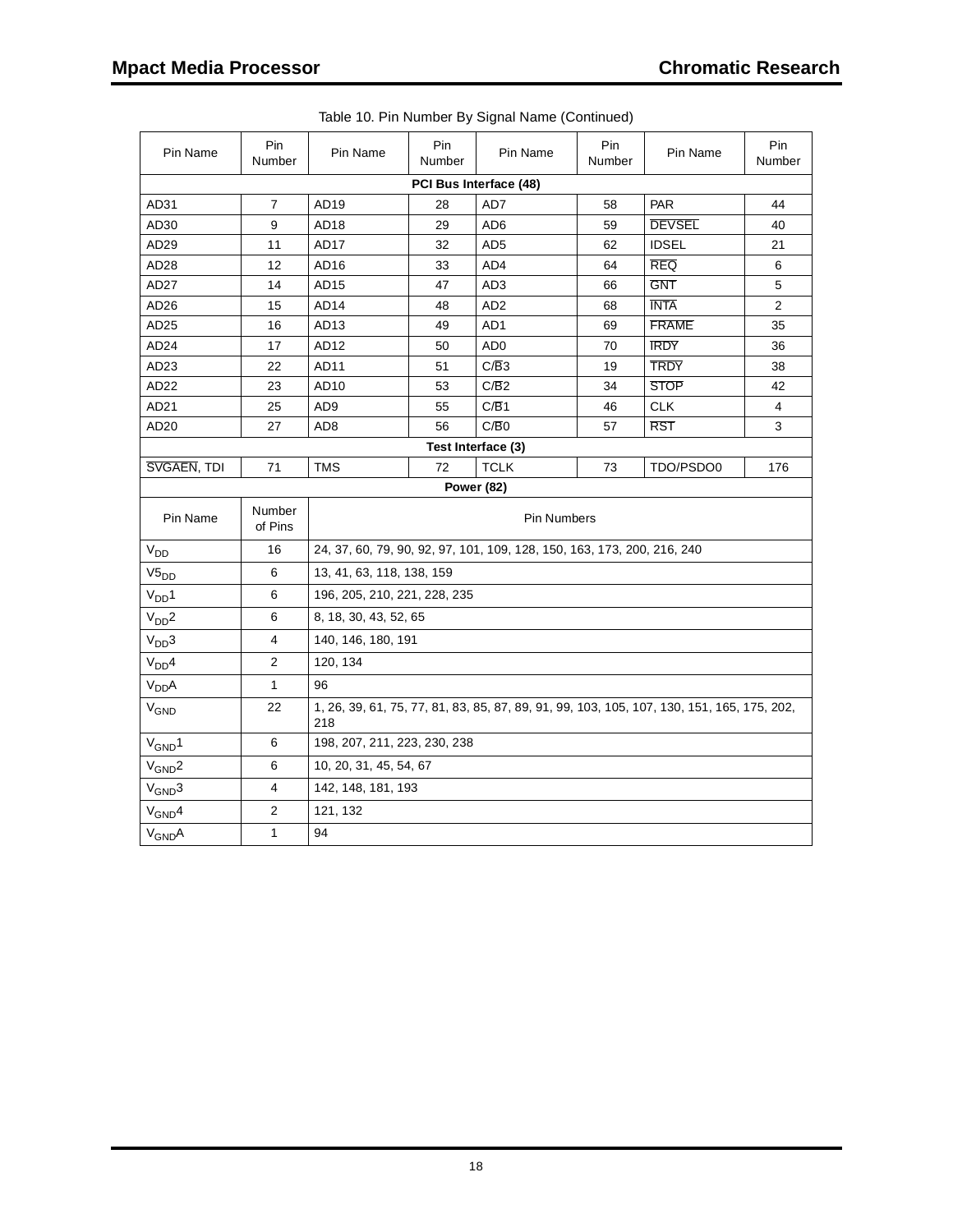| Pin<br>Number  | Pin Name          | Pin<br>Number | Pin Name          | Pin<br>Number | Pin Name               | Pin<br>Number | Pin Name           |
|----------------|-------------------|---------------|-------------------|---------------|------------------------|---------------|--------------------|
| $\mathbf{1}$   | V <sub>GND</sub>  | 31            | $V_{GND}$ 2       | 61            | V <sub>GND</sub>       | 91            | $V_{\mathsf{GND}}$ |
| $\mathbf 2$    | <b>INTA</b>       | 32            | AD17              | 62            | AD <sub>5</sub>        | 92            | $V_{DD}$           |
| 3              | <b>RST</b>        | 33            | AD16              | 63            | $V5_{DD}$              | 93            | <b>MTXCK</b>       |
| $\overline{4}$ | <b>CLK</b>        | 34            | C/B2              | 64            | AD4                    | 94            | $V_{GND}A$         |
| 5              | <b>GNT</b>        | 35            | <b>FRAME</b>      | 65            | V <sub>DD</sub> 2      | 95            | <b>MRXCK</b>       |
| $\,6$          | <b>REQ</b>        | 36            | <b>IRDY</b>       | 66            | AD <sub>3</sub>        | 96            | V <sub>DD</sub> A  |
| $\overline{7}$ | AD31              | 37            | $\rm V_{DD}$      | 67            | $V_{GND}2$             | 97            | V <sub>DD</sub>    |
| 8              | V <sub>DD</sub> 2 | 38            | <b>TRDY</b>       | 68            | AD <sub>2</sub>        | 98            | MDATA5             |
| 9              | AD <sub>30</sub>  | 39            | $V_{GND}$         | 69            | AD1                    | 99            | $V_{GND}$          |
| 10             | $V_{GND}2$        | 40            | <b>DEVSEL</b>     | 70            | AD <sub>0</sub>        | 100           | MDATA6             |
| 11             | AD <sub>29</sub>  | 41            | $V5_{DD}$         | 71            | SVGAEN, TDI            | 101           | V <sub>DD</sub>    |
| 12             | AD <sub>28</sub>  | 42            | <b>STOP</b>       | 72            | <b>TMS</b>             | 102           | <b>MEN</b>         |
| 13             | $V5_{DD}$         | 43            | V <sub>DD</sub> 2 | 73            | <b>TCLK</b>            | 103           | $V_{\mathsf{GND}}$ |
| 14             | AD27              | 44            | <b>PAR</b>        | 74            | VHS                    | 104           | MDATA7             |
| 15             | AD <sub>26</sub>  | 45            | $V_{GND}$ 2       | 75            | $V_{\mathsf{GND}}$     | 105           | $V_{\mathsf{GND}}$ |
| 16             | AD <sub>25</sub>  | 46            | C/B1              | 76            | MDATA0                 | 106           | MDATA8             |
| 17             | AD <sub>24</sub>  | 47            | AD <sub>15</sub>  | 77            | $V_{GND}$              | 107           | $\rm V_{GND}$      |
| 18             | V <sub>DD</sub> 2 | 48            | AD <sub>14</sub>  | 78            | MDATA1                 | 108           | <b>MCCP</b>        |
| 19             | C/B3              | 49            | AD <sub>13</sub>  | 79            | V <sub>DD</sub>        | 109           | $V_{DD}$           |
| 20             | $V_{GND}$ 2       | 50            | AD <sub>12</sub>  | 80            | MDATA <sub>2</sub>     | 110           | <b>VVS</b>         |
| 21             | <b>IDSEL</b>      | 51            | AD11              | 81            | V <sub>GND</sub>       | 111           | VODD               |
| 22             | AD <sub>23</sub>  | 52            | V <sub>DD</sub> 2 | 82            | MDATA3                 | 112           | <b>VCREF</b>       |
| 23             | AD22              | 53            | AD10              | 83            | V <sub>GND</sub>       | 113           | <b>VHREF</b>       |
| 24             | $V_{DD}$          | 54            | $V_{GND}$ 2       | 84            | <b>MVREF</b>           | 114           | VDATA0             |
| 25             | AD21              | 55            | AD <sub>9</sub>   | 85            | <b>V<sub>GND</sub></b> | 115           | <b>VDATA1</b>      |
| 26             | $V_{GND}$         | 56            | AD <sub>8</sub>   | 86            | <b>MCTRL</b>           | 116           | VDATA <sub>2</sub> |
| 27             | AD <sub>20</sub>  | 57            | C/B0              | 87            | $V_{GND}$              | 117           | VDATA3             |
| 28             | AD <sub>19</sub>  | 58            | AD7               | 88            | MDATA4                 | 118           | $V5_{DD}$          |
| 29             | AD <sub>18</sub>  | 59            | AD <sub>6</sub>   | 89            | V <sub>GND</sub>       | 119           | <b>VCLK</b>        |
| 30             | V <sub>DD</sub> 2 | 60            | $\rm V_{DD}$      | 90            | $V_{DD}$               | 120           | V <sub>DD</sub> 4  |

Table 11. Signal Name By Pin Number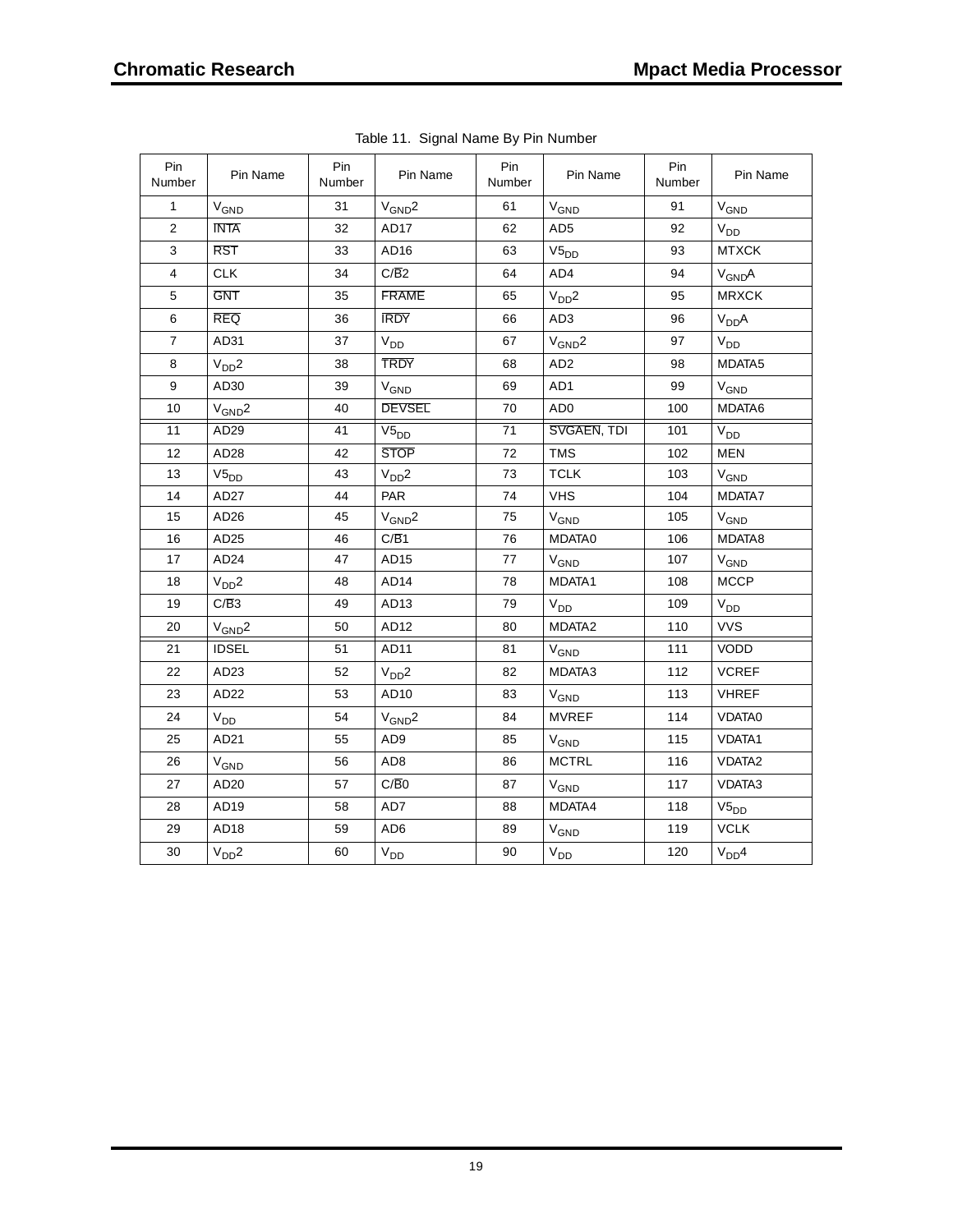| Pin<br>Number | Pin Name          | Pin<br>Number | Pin Name               | Pin<br>Number | Pin Name          | Pin<br>Number | Pin Name               |
|---------------|-------------------|---------------|------------------------|---------------|-------------------|---------------|------------------------|
| 121           | $V_{GND}4$        | 151           | $V_{GND}$              | 181           | $V_{GND}3$        | 211           | $V_{GND}1$             |
| 122           | VDATA4            | 152           | PDATA0                 | 182           | <b>PJYEN</b>      | 212           | DDATA13                |
| 123           | VDATA5            | 153           | <b>PROM</b>            | 183           | <b>PJYCK</b>      | 213           | DDATA12                |
| 124           | VDATA6            | 154           | <b>PMSC</b>            | 184           | <b>PPACK</b>      | 214           | DDATA11                |
| 125           | <b>VDATA7</b>     | 155           | <b>PMSD</b>            | 185           | <b>PCSCK</b>      | 215           | DDATA10                |
| 126           | VDATA8            | 156           | PSSYN3                 | 186           | <b>PCOCK</b>      | 216           | $V_{DD}$               |
| 127           | VDATA9            | 157           | PSD <sub>13</sub>      | 187           | PB <sub>0</sub>   | 217           | DDATA9                 |
| 128           | V <sub>DD</sub>   | 158           | PSCLK3                 | 188           | PB1               | 218           | <b>V<sub>GND</sub></b> |
| 129           | VDATA10           | 159           | $V5_{DD}$              | 189           | <b>PPDCK</b>      | 219           | DDATA8                 |
| 130           | $V_{GND}$         | 160           | PSDO3                  | 190           | <b>PPIEN</b>      | 220           | DDATA7                 |
| 131           | VDATA11           | 161           | PSSYN2                 | 191           | V <sub>DD</sub> 3 | 221           | V <sub>DD</sub> 1      |
| 132           | $V_{GND}4$        | 162           | PSD <sub>12</sub>      | 192           | <b>PPOEN</b>      | 222           | DDATA6                 |
| 133           | VDATA12           | 163           | V <sub>DD</sub>        | 193           | $V_{GND}3$        | 223           | $V_{GND}1$             |
| 134           | V <sub>DD</sub> 4 | 164           | PSCLK2                 | 194           | DDATA23           | 224           | DDATA5                 |
| 135           | VDATA13           | 165           | V <sub>GND</sub>       | 195           | DDATA22           | 225           | DDATA4                 |
| 136           | VDATA14           | 166           | PSDO <sub>2</sub>      | 196           | V <sub>DD</sub> 1 | 226           | DDATA3                 |
| 137           | VDATA15           | 167           | PSSYN1                 | 197           | DDATA21           | 227           | DDATA <sub>2</sub>     |
| 138           | $V5_{DD}$         | 168           | PSDI1                  | 198           | $V_{GND}1$        | 228           | V <sub>DD</sub> 1      |
| 139           | PDATA7            | 169           | PSCLK1                 | 199           | DDATA20           | 229           | <b>DCLKO</b>           |
| 140           | V <sub>DD</sub> 3 | 170           | PSDO1                  | 200           | $V_{DD}$          | 230           | $V_{GND}1$             |
| 141           | PDATA6            | 171           | PSSYN0                 | 201           | DDATA19           | 231           | DDATA1                 |
| 142           | $V_{GND}3$        | 172           | PSDI0                  | 202           | V <sub>GND</sub>  | 232           | DDATA0                 |
| 143           | PDATA5            | 173           | V <sub>DD</sub>        | 203           | DDATA18           | 233           | <b>DBLNK</b>           |
| 144           | PDATA4            | 174           | <b>PSCLK0</b>          | 204           | DDATA17           | 234           | <b>DVS</b>             |
| 145           | PDATA3            | 175           | <b>V<sub>GND</sub></b> | 205           | V <sub>DD</sub> 1 | 235           | V <sub>DD</sub> 1      |
| 146           | V <sub>DD</sub> 3 | 176           | PSDO0/TD0              | 206           | DDATA16           | 236           | <b>DCS</b>             |
| 147           | PDATA2            | 177           | <b>PAXEN</b>           | 207           | $V_{GND}1$        | 237           | <b>DHS</b>             |
| 148           | $V_{GND}3$        | 178           | <b>PREQL</b>           | 208           | DDATA15           | 238           | $V_{GND}1$             |
| 149           | PDATA1            | 179           | <b>PREQH</b>           | 209           | DDATA14           | 239           | <b>DCLKI</b>           |
| 150           | V <sub>DD</sub>   | 180           | V <sub>DD</sub> 3      | 210           | V <sub>DD</sub> 1 | 240           | V <sub>DD</sub>        |

Table 11. Signal Name By Pin Number (Continued)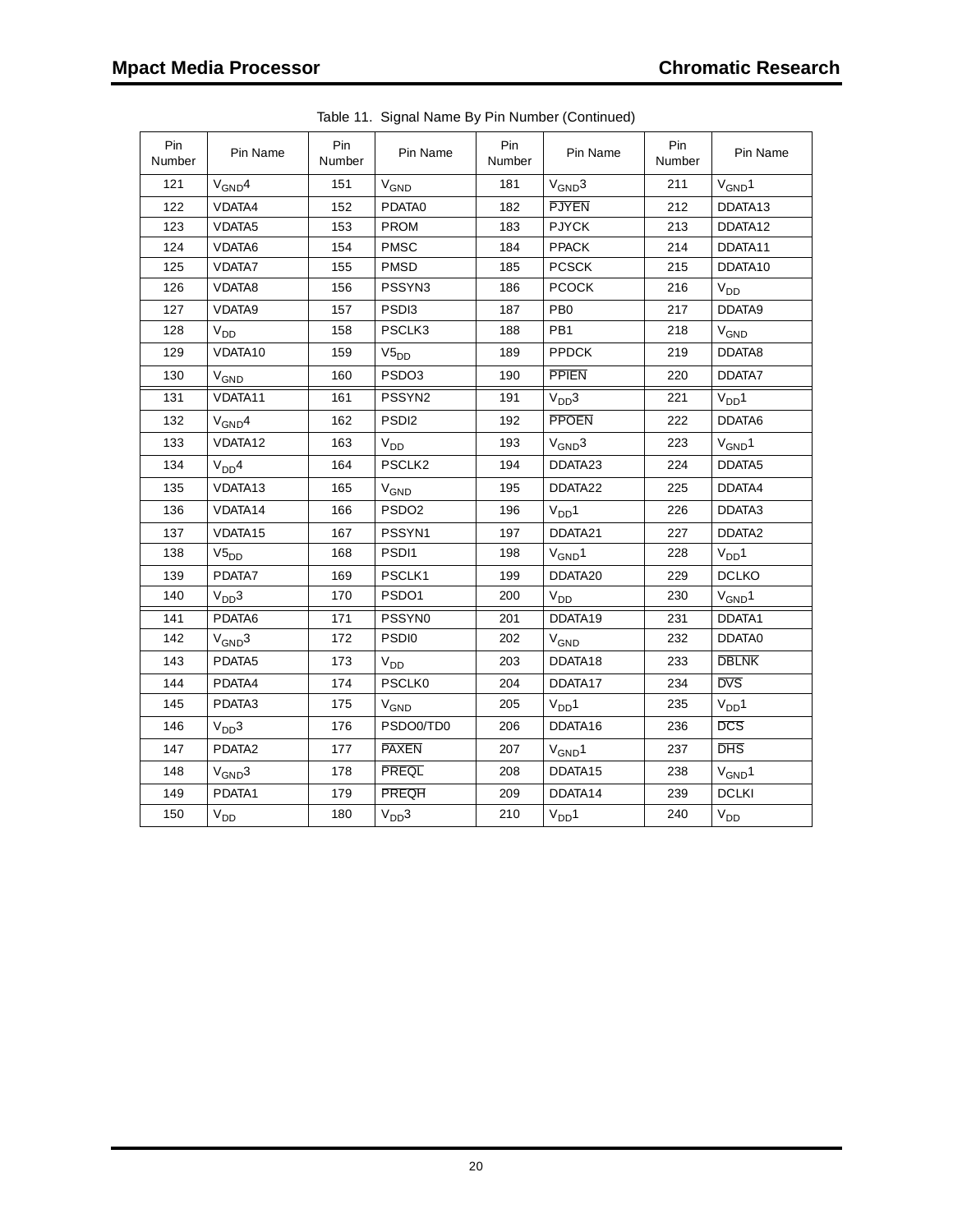### **Packaging - Mechanical**